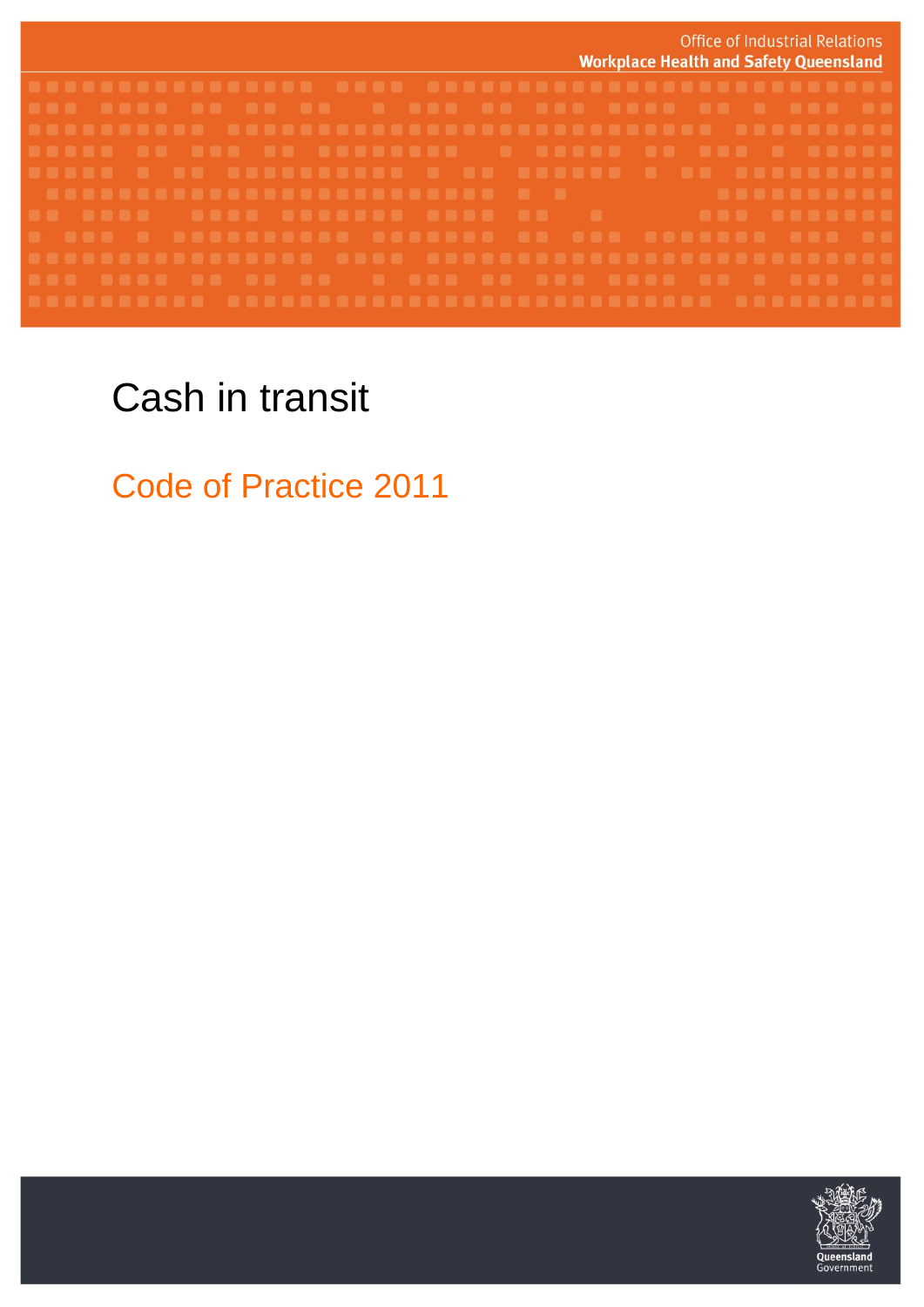This Queensland code of practice was preserved as a code of practice under section 284 of the *Work Health and Safety Act 2011*.

This code was varied by the Minister for Education and Industrial Relations on 27 November 2011 and published in the Queensland Government Gazette on 2 December 2011.

This preserved code commenced on 1 January 2012.

This code was varied by the Minister for Education and Industrial Relations on 1 July 2018.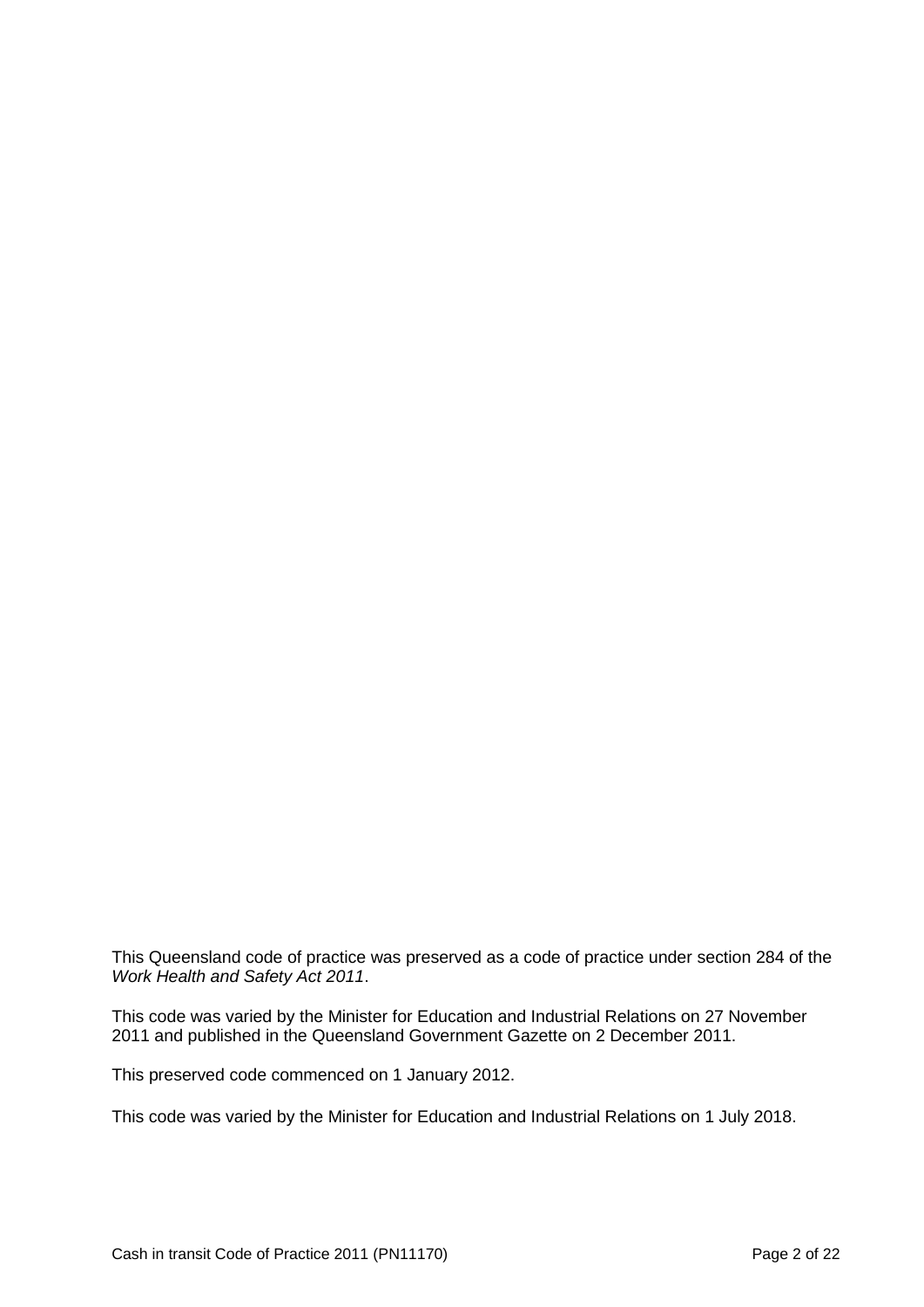# **Contents**

| 1 <sub>1</sub> |  |
|----------------|--|
| 1.1            |  |
| 1.2.           |  |
| 1.3.           |  |
| 1.4.           |  |
| 1.5            |  |
| 2.             |  |
| 2.1            |  |
| 2.2            |  |
| 2.3            |  |
|                |  |
| 3.1            |  |
| 3.2            |  |
| 3.3            |  |
| 3.4            |  |
| 3.5            |  |
| 4.             |  |
| 4.1            |  |
| 4.2            |  |
| 4.3            |  |
| 4.4            |  |
| 5.             |  |
| 6.             |  |
| 6.1.           |  |
| 6.2            |  |
|                |  |
| 7.1            |  |
| 7.2.           |  |
| 7.3            |  |
| 7.4            |  |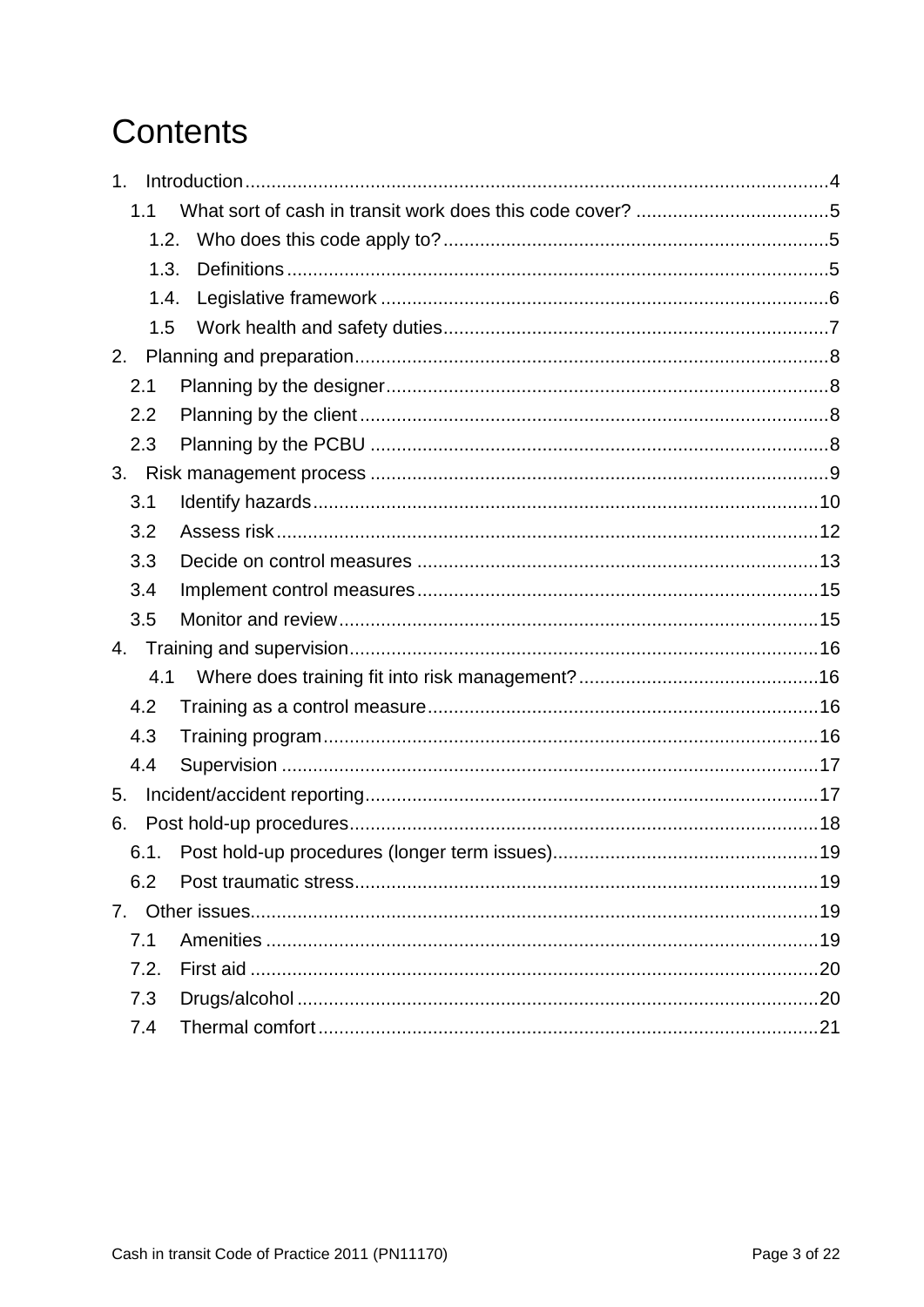# <span id="page-3-0"></span>1. Introduction

This *Cash in transit Code of Practice 2011* is an approved code of practice under section 274 of the *Work Health and Safety Act 2011* (the WHS Act).

An approved code of practice is a practical guide to achieving the standards of health, safety and welfare required under the WHS Act and the Work Health and Safety Regulation 2011 (the WHS Regulation).

From 1 July 2018 duty holders are required to comply either with an approved code of practice under the WHS Act or follow another method, such as a technical or an industry standard, if it provides an equivalent or higher standard of work health and safety to the standard required in the code.

A code of practice applies to anyone who has a duty of care in the circumstances described in the code. In most cases, following an approved code of practice would achieve compliance with the health and safety duties in the WHS Act, in relation to the subject matter of the code. Like a regulation, codes of practice deal with particular issues and do not cover all hazards or risks which may arise. The health and safety duties require duty holders to consider all risks associated with work, not only those for which a regulation and codes of practice exist.

Codes of practice are admissible in court proceedings under the WHS Act and WHS Regulation. Courts may regard a code of practice as evidence of what is known about a hazard, risk or control and may rely on the code in determining what is reasonably practicable in the circumstances to which the code relates.

An inspector may refer to an approved code of practice when issuing an improvement notice. This may include issuing an improvement notice for failure to comply with a code of practice where equivalent or higher standards of work health and safety have not been demonstrated.

## **How is the code organised?**

In providing guidance, the word 'should' is used in this Code to indicate a recommended course of action, while 'may' is used to indicate an optional course of action.

This Code also includes various references to provisions of the WHS Act and WHS Regulation which set out the legal requirements. These references are not exhaustive. The words 'must', 'requires' or 'mandatory' indicate that a legal requirement exists and must be complied with.

A **person conducting a business or undertaking** (PCBU) has the primary duty under the WHS Act to ensure, as far as reasonably practicable, that workers and other persons are not exposed to health and safety risks arising from the business or undertaking.

**Officers**, such as company directors, have a duty to exercise due diligence to ensure that the business or undertaking complies with the WHS Act and WHS Regulation. This includes taking reasonable steps to ensure that the business or undertaking has and uses appropriate resources and processes to provide and maintain a safe work environment.

**Workers** have a duty to take reasonable care for their own health and safety and that they do not adversely affect the health and safety of other persons. Workers must comply with any reasonable instruction and cooperate with any reasonable policy or procedure relating to health and safety at the workplace.

## **Consulting workers**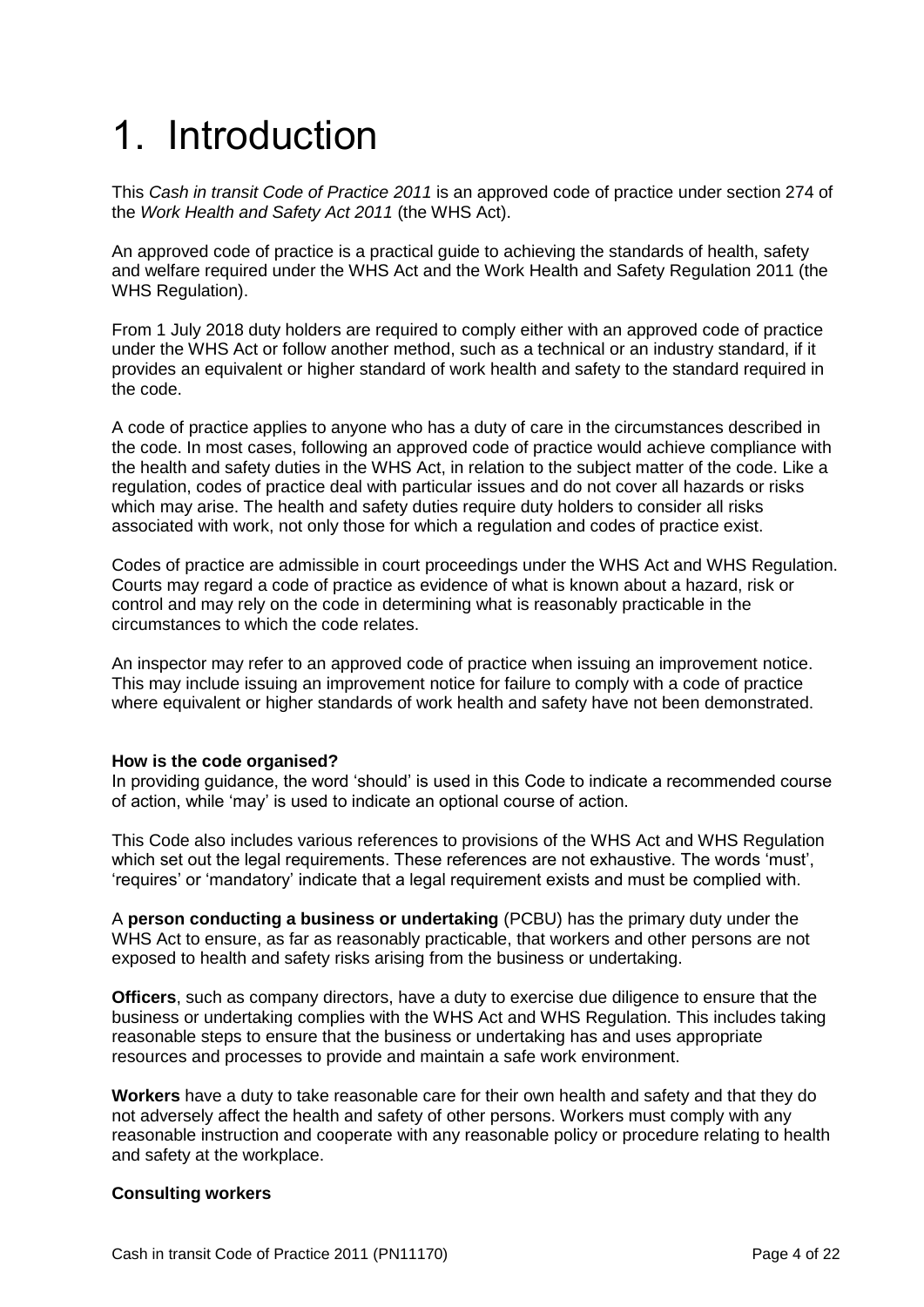Consultation involves sharing of information, giving workers a reasonable opportunity to express views and taking those views into account before making decisions on health and safety matters.

The WHS Act requires that you consult, so far as is reasonably practicable, with workers who carry out work for you who are (or are likely to be) directly affected by a work health and safety matter.

If the workers are represented by a health and safety representative, the consultation must involve that representative.

You must consult your workers when proposing any changes to the work that may affect their health and safety.

**Consulting, cooperating and coordinating activities with other duty holders**  The WHS Act requires that you consult, cooperate and coordinate activities with all other persons who have a work health or safety duty in relation to the same matter, so far as is reasonably practicable.

Sometimes you may share responsibility for a health and safety matter with other business operators who are involved in the same activities or who share the same workplace. In these situations, you should exchange information to find out who is doing what and work together in a cooperative and coordinated way so that all risks are eliminated or minimised as far as reasonably practicable.

Further guidance on consultation is available in the *[Work health and safety consultation, co](https://www.worksafe.qld.gov.au/__data/assets/pdf_file/0020/58205/WHS-consultation-coop-coord-COP-2011.pdf)[ordination and co-operation Code of Practice.](https://www.worksafe.qld.gov.au/__data/assets/pdf_file/0020/58205/WHS-consultation-coop-coord-COP-2011.pdf)*

## <span id="page-4-0"></span>1.1 What sort of cash in transit work does this code cover?

The *Cash in transit (CIT) Code of Practice* (the Code) provides practical advice for companies, businesses and people who carry valuables for reward in any of the following situations:

- armoured vehicle operations
- soft skin vehicle operations.

This code is not directed at "in-house" transport where the relevant goods are transported by workers of the owner of the goods, or the owner himself or herself.

## <span id="page-4-1"></span>1.2. Who does this code apply to?

The code is aimed at everyone involved in the CIT industry to assist in the management of risk to workplace health and safety. It is particularly useful to:

- PCBUs
- self-employed persons
- designers of structures used as workplaces
- workers.

## <span id="page-4-2"></span>1.3. Definitions

In this code of practice:

**Armoured vehicle operations** means the transport of valuables in purpose-designed vehicles that offer resistance to armed attack, overtly display company signage and are staffed by armed, uniformed personnel.

**ATM** means automatic teller machine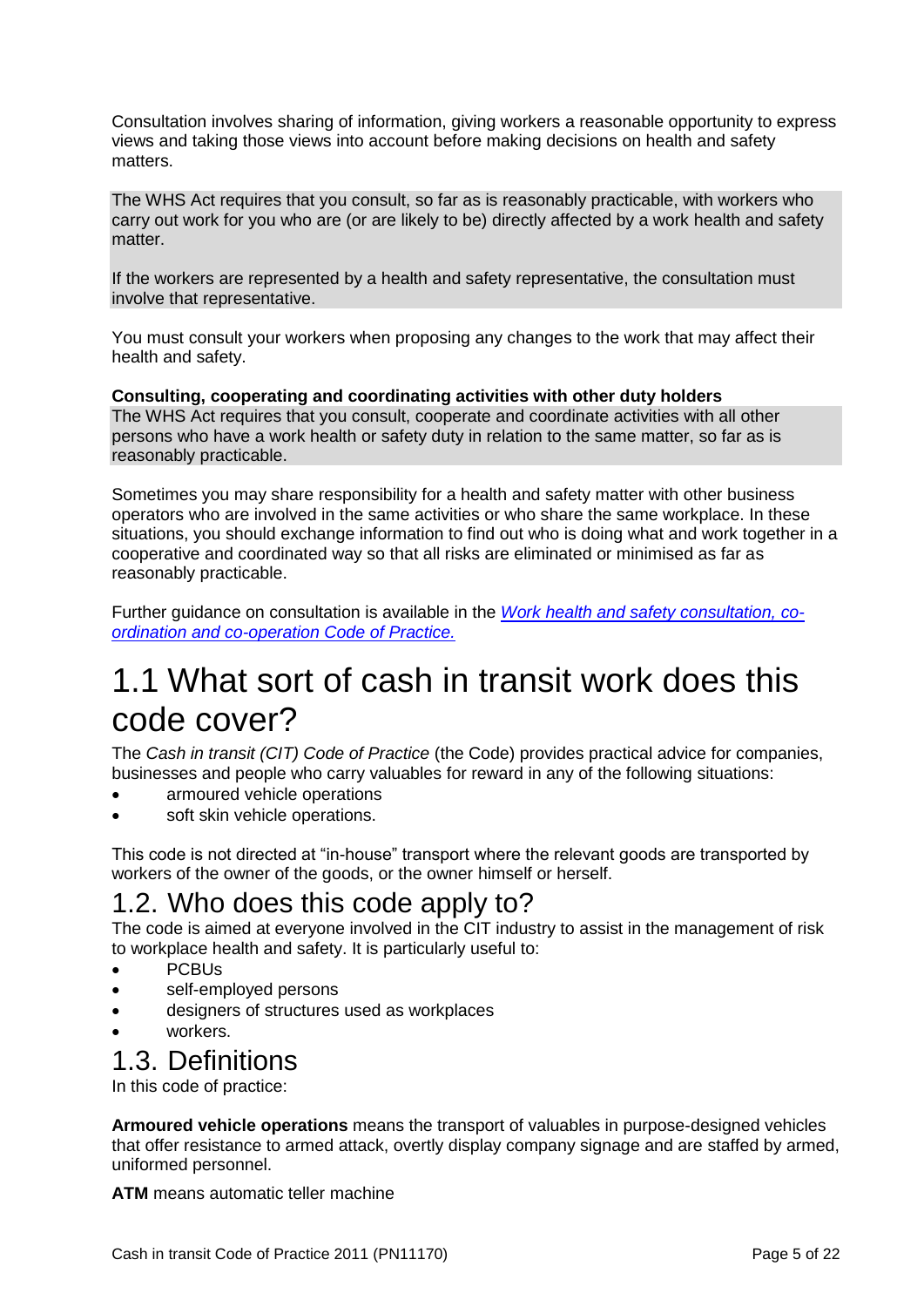**CIT** means the cash in transit industry

**CIT operator** means a PCBU engaged in the carrying of cash, bullion, jewellery and valuables for reward for CIT clients.

**Client** means any person, partnership or company that uses the services of a licensed CIT Operator.

**Covert** means the transport of valuables in an unmarked vehicle by non-uniformed, armed/unarmed personnel.

**Hazard** means a situation or thing that has the potential to harm a person. Hazards at work may include: noisy machinery, a moving forklift, chemicals, electricity, working at heights, a repetitive job, bullying and violence at the workplace.

**PCBU** means person conducting a business or undertaking. See section 5 of the *Work Health and Safety Act 2011* for full definition.

**Plant** includes:

- (a) any machinery, equipment, appliance, container, implement and tool; and
- (b) any component of any of those things; and
- (c) anything fitted or connected to any of those things.

**Risk** is the possibility that harm (death, injury or illness) might occur when exposed to a hazard.

**Risk control** means taking action to eliminate health and safety risks so far as is reasonably practicable, and if that is not possible, minimising the risks so far as is reasonably practicable. Eliminating a hazard will also eliminate any risks associated with that hazard.

**Safe area** refers to the location of ATMs where safe access and egress is available for those involved in CIT and to the members of the public using them.

**Serious injury or illness** of a person means an injury or illness requiring the person to have:

- (d) immediate treatment as an in-patient in a hospital
- (e) immediate treatment for:
	- i. the amputation of any part of his or her body
	- ii. a serious head injury
	- iii. a serious eye injury
	- iv. a serious burn
	- v. the separation of his or her skin from an underlying tissue (for example, degloving or scalping)
	- vi. a spinal injury; or
	- vii. the loss of a bodily function
	- viii. serious lacerations
	- ix. medical treatment within 48 hours of exposure to a substance

and includes any other injury or illness prescribed under a regulation but does not include an illness or injury of a prescribed kind.

**Soft skin vehicle operations** means the transport of valuables in a non-armoured vehicle.

**SOP** means standard operating procedure.

**Worker** - see section 7 of the *Work Health and Safety Act 2011* for full definition.

## <span id="page-5-0"></span>1.4. Legislative framework

Legislation that is relevant to the CIT industry:

- *Criminal Code Act 1899*
- *Transport Operations (Road Use Management) Act 1995*
- *Security Providers Act 1993* and the *Security Providers Regulation 2008* and the Security Providers (Security Firm Code of Practice) Regulation 2008. This act and associated regulation provides for the licensing of security providers which includes a security firm, a security officer, a private investigator or a crowd controller. The *Fair Training Inspectors Act 2014* enacts the provisions of the Security Providers Act.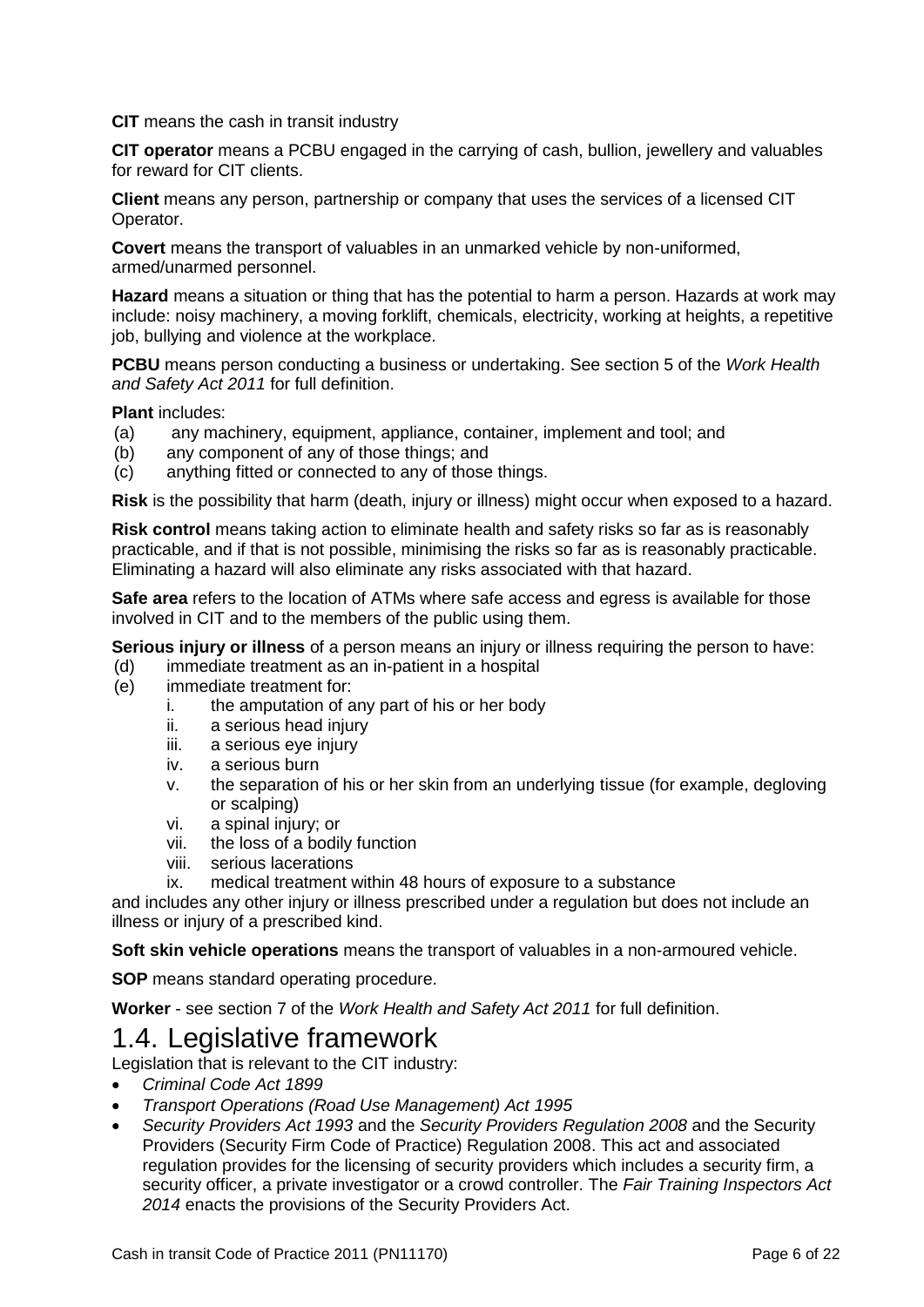- *Weapons Act 1990*. This legislation provides for the licensing of persons to possess and carry a weapon, as specified in the *Weapons Regulation 2016.*
- *Work Health and Safety Act 2011* (WHS Act) and *Work Health and Safety Regulation 2011* (WHS Regulation)*.*

## <span id="page-6-0"></span>1.5 Work health and safety duties

Any business activity handling cash and valuables, whether large or small, is at risk from armed robbery. It is essential, therefore, that effective management systems are in place to minimise the risk and the potential threat to the safety and wellbeing of workers and members of the public.

Duties under the *Work Health and Safety Act 2011* (the WHS Act) require everyone in the workplace to be aware of the potential for armed robbery and take steps to prevent workplace accidents, injuries and illnesses.

Under the act, the following persons have duties:

- Persons conducting a business or undertaking (including employers and self-employed persons).
- Workers and other persons of a workplace.
- Designers of structures used as workplaces.

## **Person conducting a business or undertaking (PCBU)**

A PCBU has a duty to ensure the workplace health and safety of the person, each of the person's workers and any other persons is not affected by the conduct of the PCBU's business or undertaking.

### **Workers at a workplace**

While at work, a worker must:

- (a) take reasonable care for his or her own health and safety
- (b) take reasonable care that his or her acts or omissions do not adversely affect the health and safety of other persons
- (c) comply, so far as the worker is reasonably able, with any reasonable instruction that is given by the person conducting the business or undertaking to allow the person to comply with this Act
- (d) cooperate with any reasonable policy or procedure of the person conducting the business or undertaking relating to health or safety at the workplace that has been notified to workers.

## **Other persons at the workplace**

A person at a workplace, whether or not the person has another duty under this part, must:

- (a) take reasonable care for his or her own health and safety
- (b) take reasonable care that his or her acts or omissions do not adversely affect the health and safety of other persons
- (c) comply, so far as the person is reasonably able, with any reasonable instruction that is given by the person conducting the business or undertaking to allow the person conducting the business or undertaking to comply with this Act.

## **Designers of structures used as workplaces**

A person who designs a structure (the designer), or a part of a structure, intended to be used at a workplace has a duty to ensure that, when the structure or part has been constructed and is being used at a workplace and for the purpose for which it was designed, relevant persons for the structure or part will not be exposed to risk to their health or safety arising out of the design of the structure or part.

For this duty, 'relevant persons' for a structure or a part of a structure, means the persons for whom the structure or part is a workplace, including persons who maintain or repair: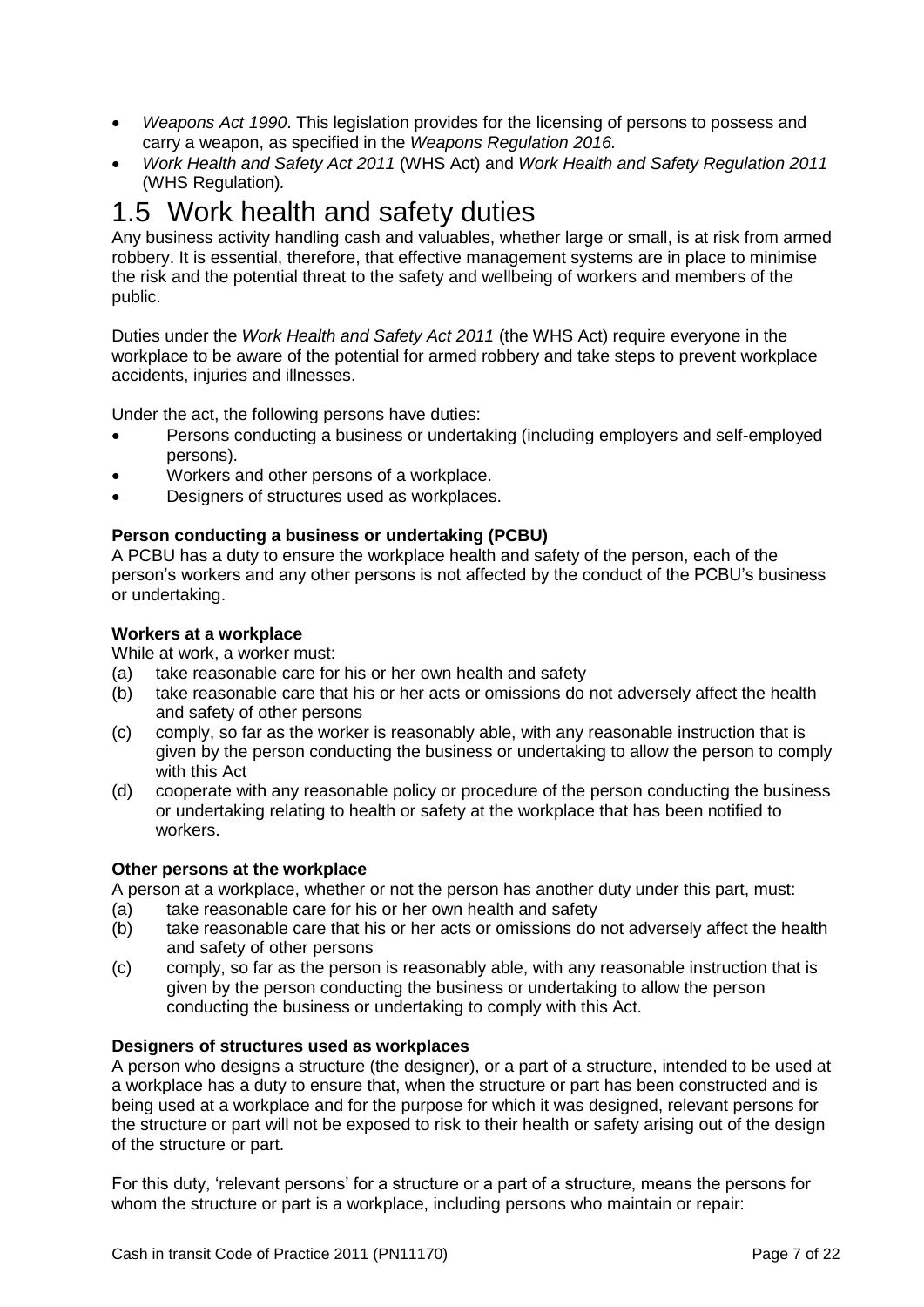- 1. the structure or part
- 2. fixtures, fittings or plant included in the structure or part.

# <span id="page-7-0"></span>2. Planning and preparation

Careful planning and preparation is the first essential step in ensuring that work is done safely. Planning and preparation should involve consultation with suitably experienced and qualified personnel and include the risk assessment and control process.

# <span id="page-7-1"></span>2.1 Planning by the designer

When designing buildings, architects and designers should take into account the need to minimise the risk of armed robbery. Architects and designers should also collaborate with the CIT operator, supplier of equipment and the CIT client to reduce the risk of armed robbery. Reducing the risk of armed robbery can be achieved by designing the building so that:

- safe access and egress is offered to persons involved in CIT activities
- dedicated vehicle parking has been identified
- vehicle loading docks are considered
- security devices are located in a prominent area
- strong exterior and interior lighting is used in the building
- open glass fronts are used to allow clear visibility
- ATMs are positioned in safe areas
- public safety in the vicinity of CIT operations is considered.

## <span id="page-7-2"></span>2.2 Planning by the client

The CIT client should take into account the need to minimise the risk of armed robbery when deciding on the location of ATMs and the method by which cash collections or deliveries will be done on their premises. Client organisations should consult with the CIT operator with the view to introducing appropriate strategies to reduce the risk of armed robbery.

Reduction of the risk of armed robbery can be achieved by considering such factors as:

- the identification of the most secure access and egress routes to and from the premises and ATM locations
- vehicle parking and pedestrian access are identified with safety and security paramount
- the installation or position of other security features (e.g. closed circuit television (CCTV), security personnel, alarms)
- ensuring that there is adequate lighting near ATMs and throughout access/egress routes
- appropriate duress alarm devices are installed in or near cash collection and delivery points and ATM locations
- that ATMs, for safety and security purposes, are best positioned in bunkers and positioned otherwise only of extreme necessity.

# <span id="page-7-3"></span>2.3 Planning by the PCBU

When contracting out CIT work to self-employed persons, PCBUs should ensure the selfemployed person is carrying out the work in a safe manner and in accordance with this code of practice.

To fulfil these duties the PCBU and/or self-employed person should plan for the work to be done safely.

When planning a safe system of work, which may also include standard operating procedures, the PCBU and/or self-employed person should prepare and document a health and safety management plan. This plan should be based on the consultation with the self-employed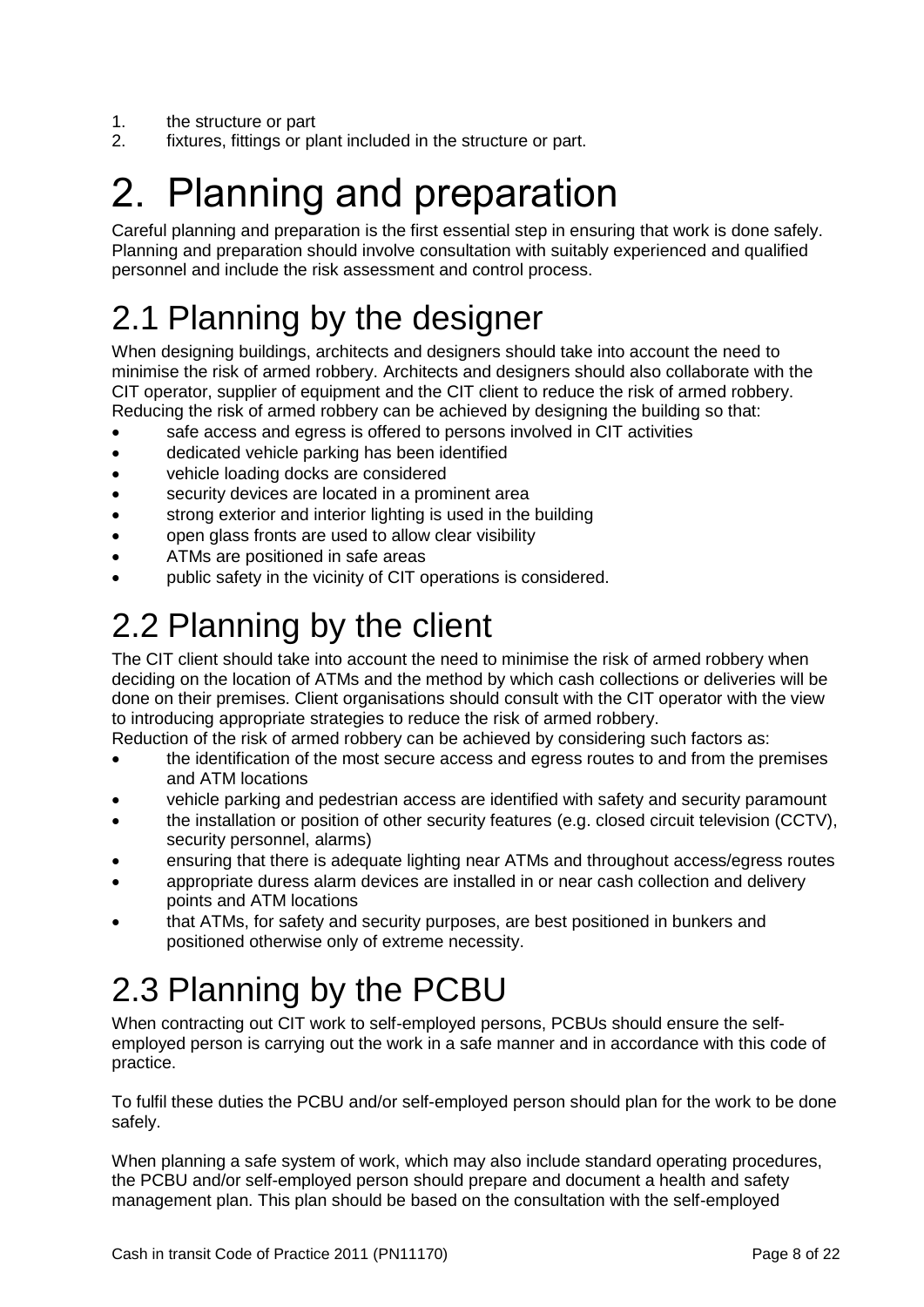persons and their workers or representatives and should describe how the work is to be done safely. Consultation is an important risk management strategy.

The PCBU and/or self-employed person should consider safe work issues such as:

- an assessment of the risks involved in carrying out the work
- having in place a system of site review to identify and document changes
- providing standard operating procedure/s (SOPs), where appropriate, which describe how the work is to be done safely. The SOPs should take into account an assessment of the risk involved in carrying out the work
- providing where appropriate suitable and safe access to and from the collection points
- providing appropriate training and instruction to all persons carrying out the work
- consideration of the level of experience of persons when allocating specific tasks to minimise the risks
- an assessment of hazardous manual tasks which could cause back strains and other injuries and providing systems of work which comply with the *Hazardous [manual tasks](https://www.worksafe.qld.gov.au/__data/assets/pdf_file/0008/58166/Hazardous-manual-tasks-COP-2011.pdf)  [Code of Practice](https://www.worksafe.qld.gov.au/__data/assets/pdf_file/0008/58166/Hazardous-manual-tasks-COP-2011.pdf)*, such as the weight of cash to be manually handled and the method of storage/stacking to reduce the amount of handling
- provision of general and/or specialised PPE as identified in health and safety management plan and site risk assessment.

# <span id="page-8-0"></span>3. Risk management process

This chapter should be read in conjunction with the *[How to manage work health and safety risks](https://www.worksafe.qld.gov.au/__data/assets/pdf_file/0003/58170/Manage-WHS-risks-COP-2011.pdf) [Code of Practice](https://www.worksafe.qld.gov.au/__data/assets/pdf_file/0003/58170/Manage-WHS-risks-COP-2011.pdf)*.

PCBU's including self-employed persons involved in the CIT industry should have clear welldocumented policies and procedures for dealing with health and safety issues, setting out who is accountable for each element of the work.

Safety issues relating to the threat of armed robbery involve everyone. It is the PCBU's responsibility to ensure that the right policies and procedures are in place and that everyone accepts responsibility for carrying them out.

A hazard identification and risk assessment process should be carried out at the planning stage by the PCBU doing the work in consultation with experienced staff to determine if persons are at risk. Safe systems of work must then be put in place to control the risk.

The five basic steps involved in the workplace health and safety risk management process are:

- Identify hazards.
- Assess risks that may result because of the hazards.
- Decide on control measures to prevent or minimise the risks.
- Implement control measures.
- Monitor and review the effectiveness of control measures.

Work health and safety risk management is an ongoing process and should be done at various times, including:

- **now**, if you have not done it before
- when a change to a work process or equipment occurs
- after an incident (and/or "near miss")
- at regular time intervals appropriate to the hazards and risks associated with your workplace.

Consultation between representatives of all parties involved with the workplace or work process should occur at each stage of the risk management process to help achieve better health and safety outcomes.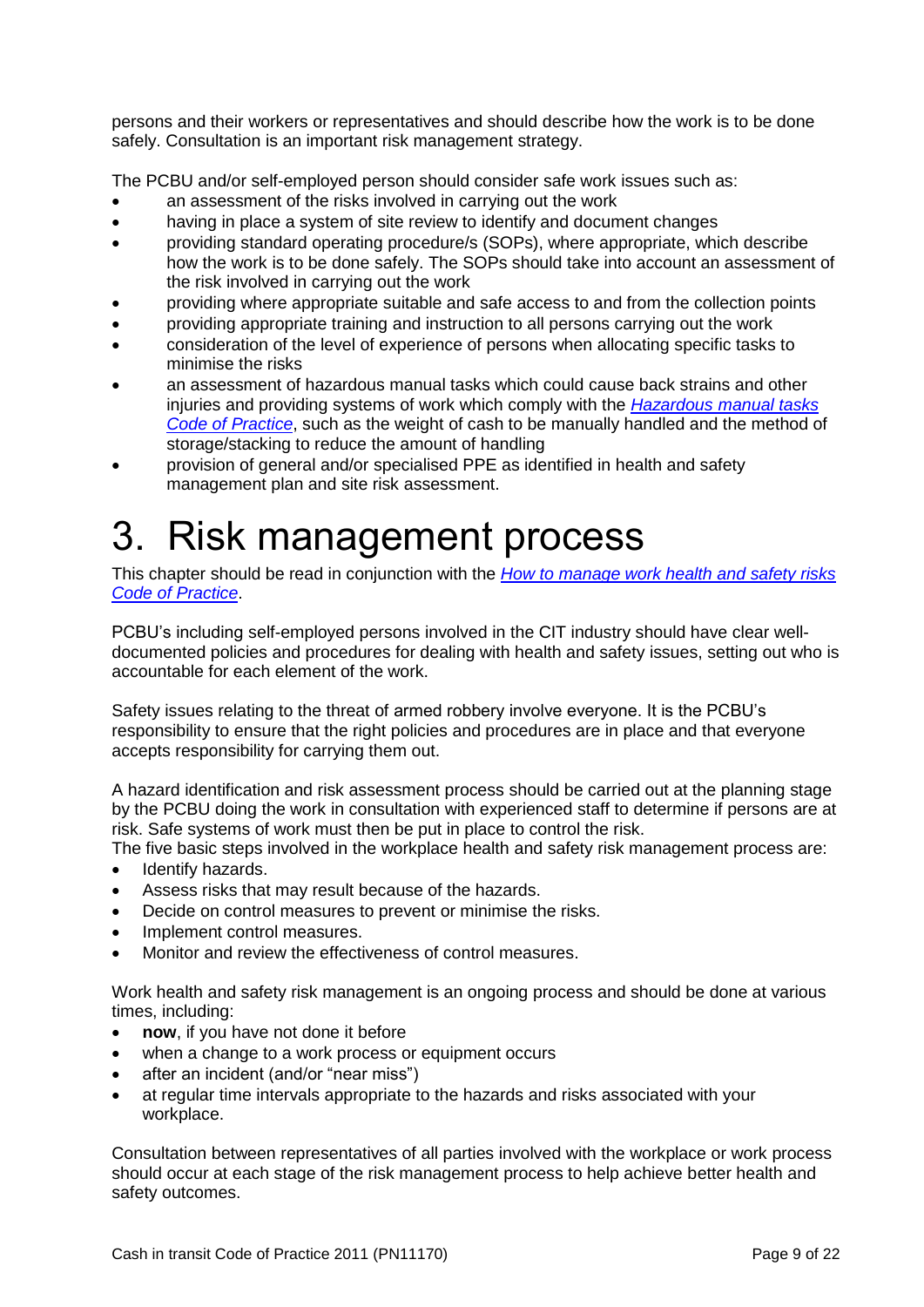Adequate recording of the work health and safety risk management process will help demonstrate active involvement to ensuring workplace health and safety, should this need to be proved.

Keeping records will also help to keep track of what has been done and what is planned to be done to control any identified hazards.

# <span id="page-9-0"></span>3.1 Identify hazards

There are a number of methods that can be used to identify hazards. Simply, it is about looking for those things at your workplace or in your work processes that have the potential to cause harm.

Hazards may not always be obvious. Some hazards can result in long term health effects rather than in an immediate injury. For example, exposure to loud noise without adequate hearing protection over a long period can result in gradual hearing loss. Post-traumatic stress can be experienced by those directly or indirectly involved in a hold up. It may disrupt the functioning of everyday life and can interfere with the ability to cope or to perform the most basic of tasks. Its effects can be experienced immediately after an incident or not until months or years later.

A simple way to begin looking for hazards can be to divide your workplace into common groupings, such as:

- tasks (driving, transferring valuables, filling ATMs)
- locations (office, in traffic, client sites, ATMs)
- roles (driver, cash escort, cash carrier).

Activities that can be used to help identify hazards include:

- site assessment
- route assessment
- consulting with experienced staff on any problems that might have been encountered
- conducting safety audits
- testing vehicles, equipment and procedures
- consulting with industry associations, government bodies and occupational health and safety consultants
- acquiring information from designers, manufacturers and suppliers.

Completion of this step should result in a list of:

- hazard sources (a general health and safety checklist is provided below)
- possible risks
- areas of the workplace or work process
- workers likely to be exposed.

General health and safety checklist

The following example of a health and safety checklist should be used as a guide only to focus on the risk factors associated with the CIT industry. This list is not exclusive and can be adapted to suit individual company needs.

Client name:.................................................................................................................................. Client contract description: …...................................................................................................... Employer:................................................................................................................................ Site location:............................................................................................... Date: .................. Persons completing inspection:.......................................................................................

Indicate in the following manner: Acceptable (**)** Not Acceptable (**)** Not Applicable. (**N/A)**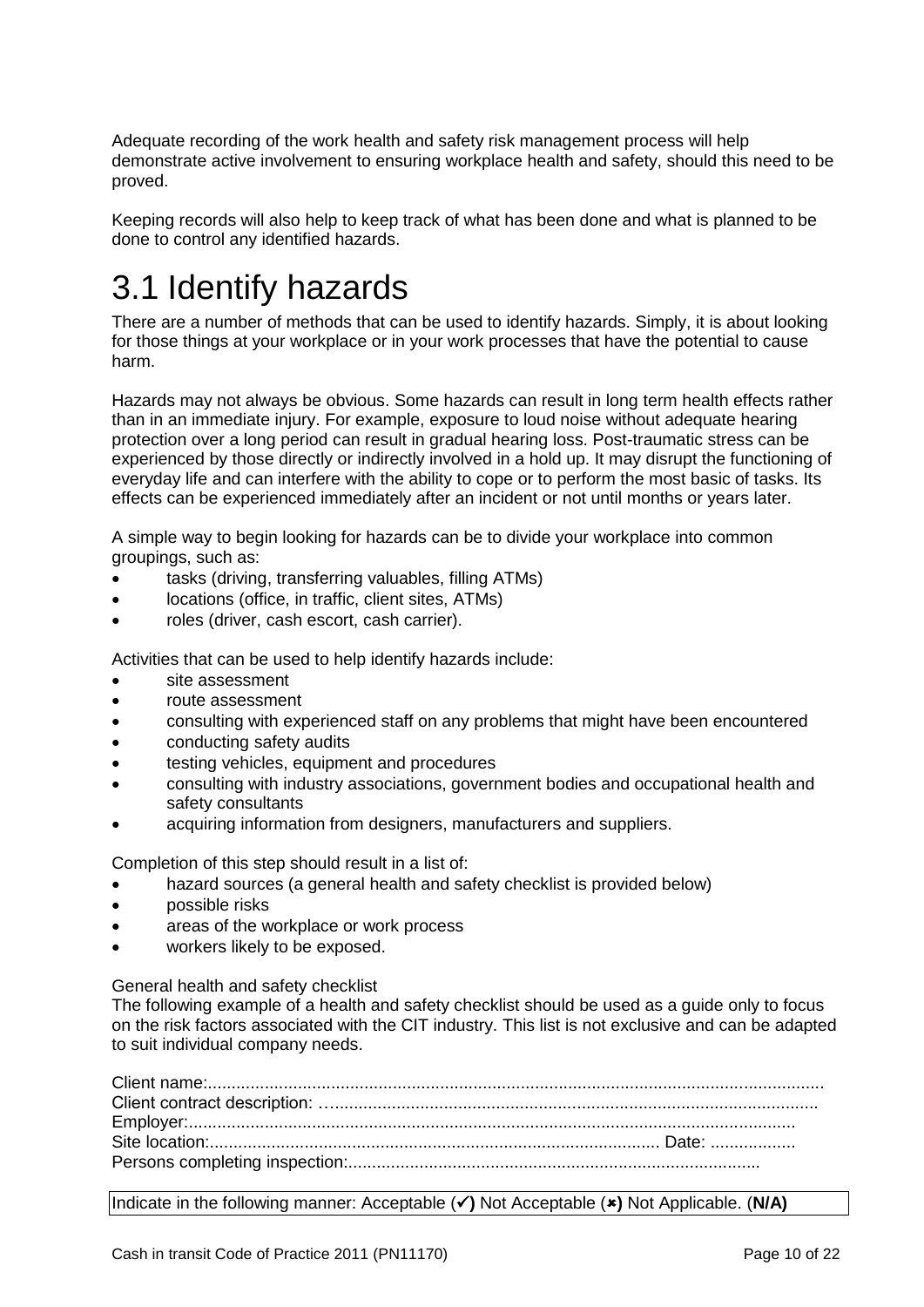|                                                 |  | An indication of $(*)$ will require a corrective action to be implemented in the timeframe allocated. |  |  |
|-------------------------------------------------|--|-------------------------------------------------------------------------------------------------------|--|--|
| 1. Health and safety management                 |  | 5. Hazardous chemicals                                                                                |  |  |
| systems                                         |  | (a) Stored appropriately                                                                              |  |  |
| (a) Health and safety management plan           |  | (b) Containers labelled correctly                                                                     |  |  |
| (b) Assigned responsibilities for WHS           |  | (c) Adequate ventilation/exhaust systems                                                              |  |  |
| (c) Worker induction records                    |  | (d) Protective clothing/equipment                                                                     |  |  |
| (d) Documented safe work policies/              |  | available/used                                                                                        |  |  |
| procedures covering armed hold ups              |  | (e) Personal hygiene - dermatitis control                                                             |  |  |
| (e) Review and monitor procedures at            |  | Waste disposal procedures<br>(f)                                                                      |  |  |
| regular intervals                               |  | Safety data sheets available                                                                          |  |  |
| Operations manual for CIT workers               |  | (g)<br>(h) Chemical handling procedures followed                                                      |  |  |
| (f)                                             |  |                                                                                                       |  |  |
| (g) Individual client site survey records       |  | HazChem signage displayed<br>(i)                                                                      |  |  |
| (h) Hazard audit records                        |  |                                                                                                       |  |  |
| Run scheduling and run design review<br>(i)     |  | 6. Personal protection (general and                                                                   |  |  |
| records                                         |  | specialised)                                                                                          |  |  |
| Training/refresher records for<br>(j)           |  | (a) PPE maintained                                                                                    |  |  |
| management and workers                          |  | (b) Workers provided with PPE                                                                         |  |  |
| Incidents log records<br>(k)                    |  | (c) Instruction in the use of PPE                                                                     |  |  |
| Debriefing records<br>(1)                       |  | (d) PPE being worn by workers                                                                         |  |  |
|                                                 |  |                                                                                                       |  |  |
| 2. Client site assessment                       |  | 7. Hazardous manual tasks                                                                             |  |  |
| (a) Safe access provided                        |  | (a) Mechanical aids provided and used                                                                 |  |  |
| (b) Dedicated parking provided                  |  | (b) Safe work procedures in place                                                                     |  |  |
| (c) Security cameras in use                     |  | Hazardous manual tasks risk assessment<br>(c)                                                         |  |  |
| (d) Strong exterior and interior lighting       |  | performed                                                                                             |  |  |
| provided                                        |  |                                                                                                       |  |  |
| (e) Vehicle loading docks provided              |  | 8. Public safety                                                                                      |  |  |
| Open glass frontage provided for clear<br>(f)   |  | (a) Use of armoured vehicles whenever                                                                 |  |  |
| visibility                                      |  | possible                                                                                              |  |  |
| (g) Distress buttons connected to local         |  | (b) Use of disciplined and armed crews                                                                |  |  |
| police                                          |  | (c) Adherence to rigid safety procedures                                                              |  |  |
| (h) ATMs positioned in safe areas(e.g.          |  | (d) Recognition and avoidance of dangerous                                                            |  |  |
| security bunker)                                |  | situations                                                                                            |  |  |
| Public safety considered in the vicinity<br>(i) |  |                                                                                                       |  |  |
| of CIT operations                               |  | 9. First aid                                                                                          |  |  |
| The incidence of crimes in the area or<br>(i)   |  | (a) First aid kits provided in each work area                                                         |  |  |
| district                                        |  | and vehicle                                                                                           |  |  |
| (k) Past history of robberies of that client's  |  | (b) Training of first aid for selected workers                                                        |  |  |
| site or similar sites in the area               |  |                                                                                                       |  |  |
|                                                 |  | <b>10. Amenities</b>                                                                                  |  |  |
| 3. Vehicles and equipment                       |  | (a) Washrooms clean                                                                                   |  |  |
| (a) Vehicles maintained in good                 |  | (b) Toilets clean                                                                                     |  |  |
| mechanical condition                            |  | (c) Meal area clean and tidy                                                                          |  |  |
| (b) Softskin vehicles fitted with vehicle       |  |                                                                                                       |  |  |
| safe                                            |  |                                                                                                       |  |  |
| (c) Alarms fitted                               |  |                                                                                                       |  |  |
| (d) Weapons secured when not in use             |  |                                                                                                       |  |  |
| (e) Weapons maintained in a good                |  |                                                                                                       |  |  |
| mechanical condition                            |  |                                                                                                       |  |  |
|                                                 |  |                                                                                                       |  |  |
| 4. CIT workforce                                |  |                                                                                                       |  |  |
| (a) Agreed competencies                         |  |                                                                                                       |  |  |
| (b) Appropriately licensed                      |  |                                                                                                       |  |  |
| (c) Induction                                   |  |                                                                                                       |  |  |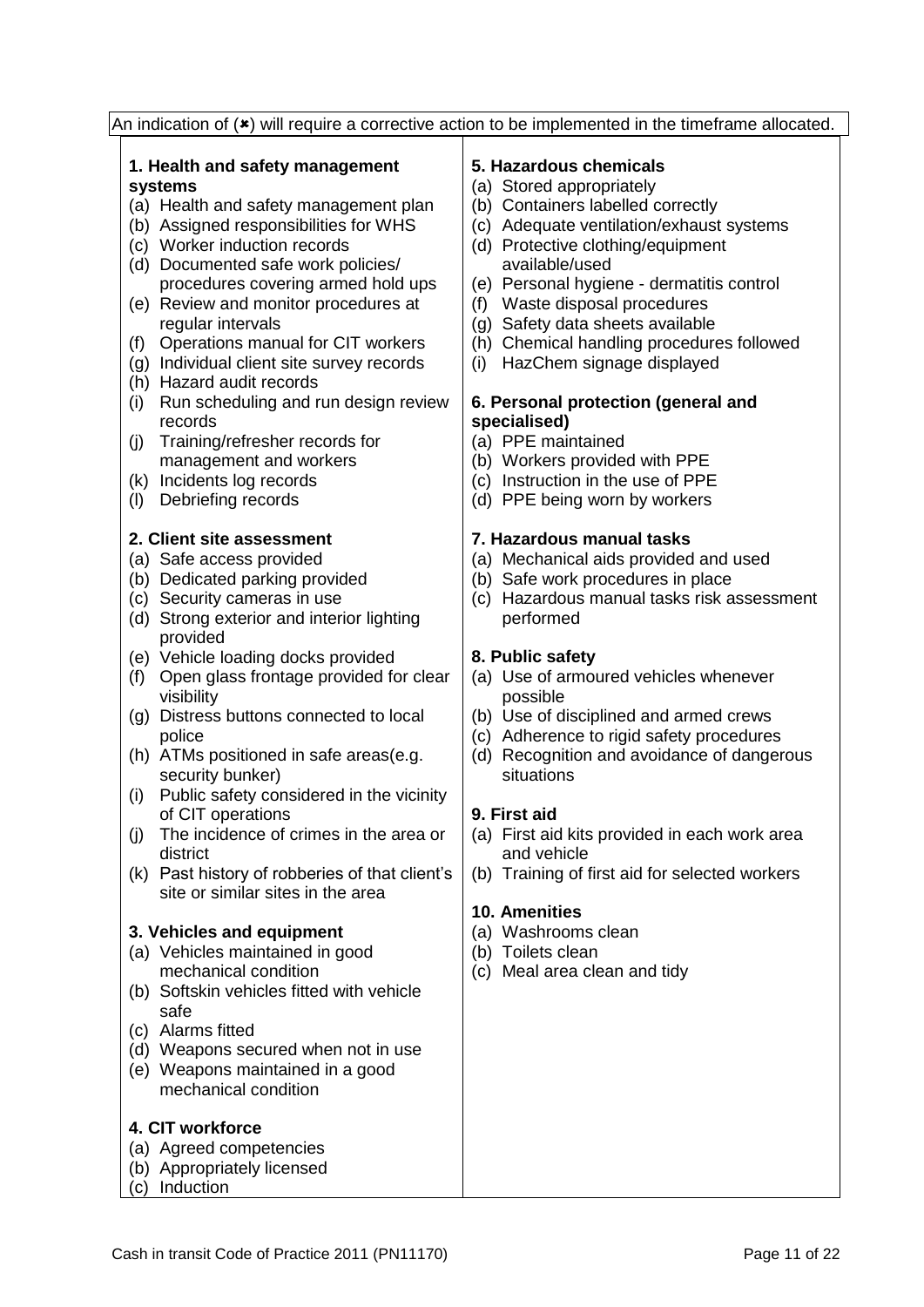| Initial education and training/refresher<br>(d) |  |
|-------------------------------------------------|--|
| training on procedures and weapons              |  |
| handling                                        |  |
| Initial education and training/refresher<br>(e) |  |
| training on behaviour prior to, during          |  |
| and following a hold up                         |  |
| <b>Health and Safety Representatives</b><br>(f) |  |
| elected                                         |  |
| WHS committee formed<br>(g)                     |  |
| Ratio of staffing levels to tasks<br>(h)        |  |
| Armed hold ups prevention audits<br>(i)         |  |
| (review of practices)                           |  |
| Testing of armed hold ups prevention<br>(j)     |  |
| procedures                                      |  |
| Maintenance of incidents log<br>(k)             |  |
| Communication procedures audits<br>(1)          |  |
| (m) Debriefing sessions                         |  |
| Staff performance appraisals<br>(n)             |  |
| Resources for post hold up support,<br>(O)      |  |
| (e.g. trauma counselling and return to          |  |
| work issues)                                    |  |

# <span id="page-11-0"></span>3.2 Assess risk

To assess risk you need to consider both the likelihood that death, injury or illness might result and the consequence, or severity of the risk happening.

When performing a risk assessment there are various methods and tools that can be used to help you. The following example method outlines the basic principles that should be considered when carrying out an assessment of a risk.

For each of the risks:

- determine the potential for an incident occurring at your workplace, remembering any existing control measures
- determine the consequences of an incident occurring at your workplace
- combine the likelihood and consequence estimates to rate the level of risk.

The following factors can affect the potential for an incident occurring:

- how often the situation occurs (e.g. regular client runs)
- how many people are exposed (e.g. crew levels or public activity)
- the maintenance of skills and relevant experience of workers
- adherence to security procedures
- lack of surveillance techniques
- the use of suitable vehicles and PPE
- condition of vehicles and equipment, and environmental conditions.

The following factors should be considered when determining the consequence of an incident occurring:

- potential for factors affecting public safety
- the time of the work
- the route taken
- surveillance techniques
- cash amount
- weights
- position of CIT workers and the public relative to the hazard.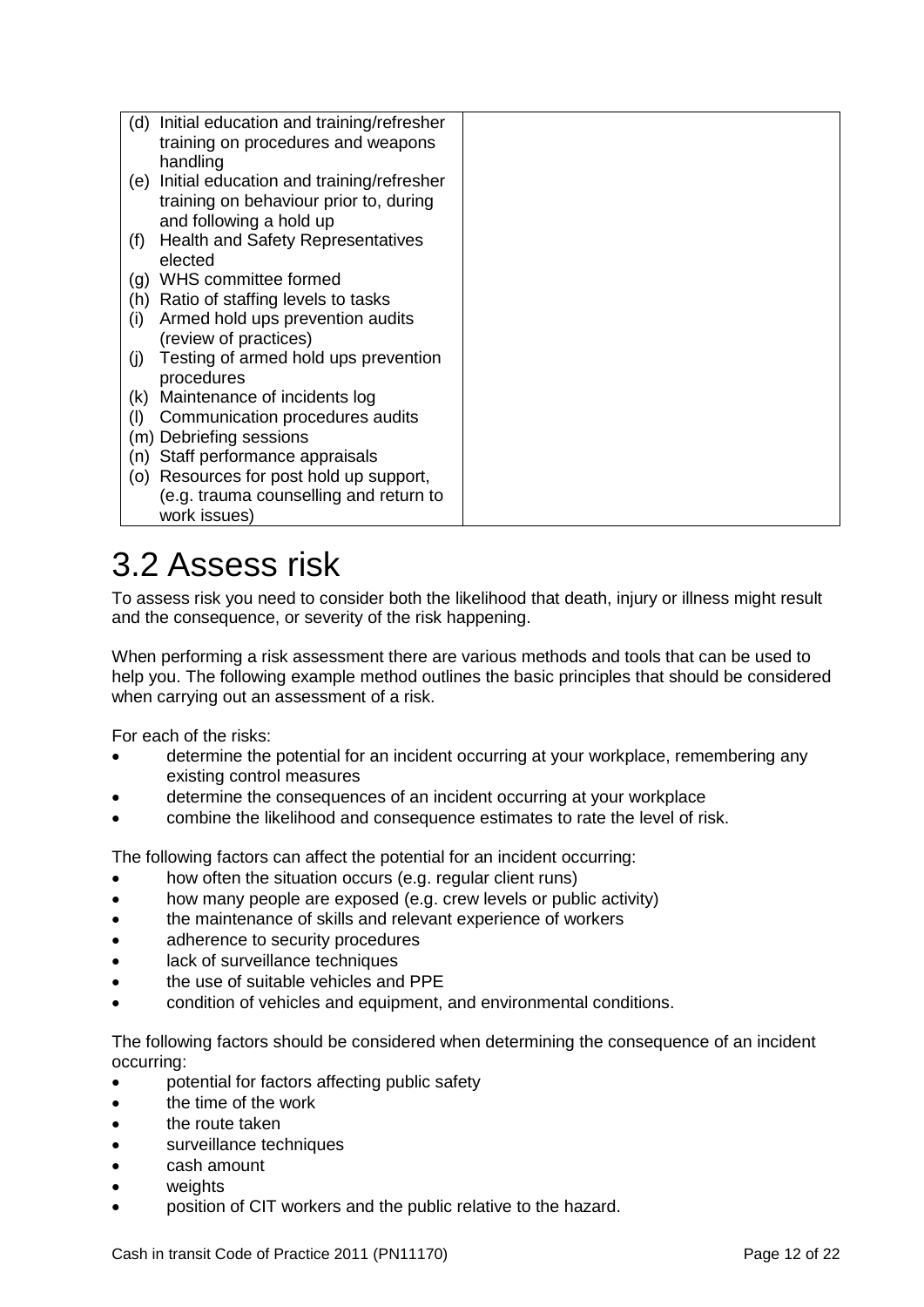Plot the estimates for the risks' potential and consequence on the 'Risk priority chart'.

| Likelihood                                                   | <b>Consequences:</b> How severely could it hurt someone? |                                   |                                          |                                          |  |
|--------------------------------------------------------------|----------------------------------------------------------|-----------------------------------|------------------------------------------|------------------------------------------|--|
| How likely is it to<br>happen?                               | <b>Extreme</b><br>Death, permanent<br>disablement        | Major<br>Serious bodily<br>injury | <b>Moderate</b><br>Casualty<br>treatment | Minor<br>First aid only, no<br>lost time |  |
| <b>Very likely</b><br>Could happen frequently                |                                                          | 2                                 | 3                                        | 4                                        |  |
| <b>Likely</b><br>Could happen<br>occasionally                | 2                                                        | 3                                 | 4                                        | 5                                        |  |
| <b>Unlikely</b><br>Could happen, but rare                    | 3                                                        | 4                                 | 5                                        | 6                                        |  |
| <b>Very unlikely</b><br>Could happen, probably<br>never will | 4                                                        | 5                                 | 6                                        | 7                                        |  |

This stage of the risk assessment gives a basis for ranking risks in their priority levels. That is, it helps to establish which risks should be controlled first.

## <span id="page-12-0"></span>3.3 Decide on control measures

The selection of suitable control measures to either eliminate or reduce the risk associated with the hazard should take into consideration:

- level of risk
- hierarchy of controls (see later section)
- practicability of implementation.

The control measures selected should:

- adequately control exposure to the risk
- not create another hazard or new risk
- allow workers to do their work without too much discomfort or distress.

Some control measures could include:

- the appropriate selection of armoured vehicle or soft skin vehicle operations
- adherence to SOPs
- carrying of weapons, particularly firearms
- level of personnel
- change of route
- change of time of delivery/collection
- change of CIT crew
- use of surveillance techniques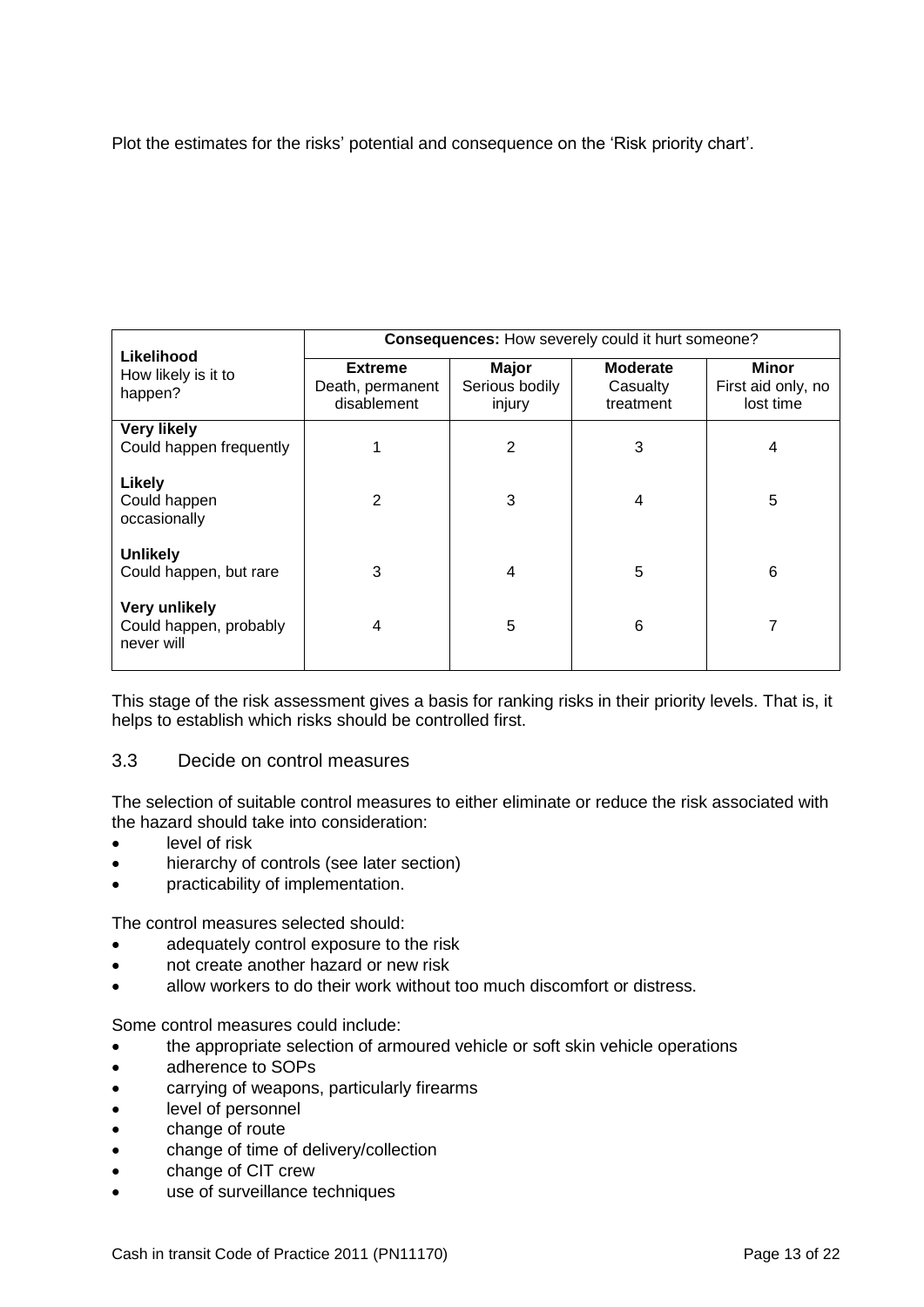- procedures in the event of hold ups
- use of PPE and other equipment.

## **Outline of Hierarchy of Controls:**

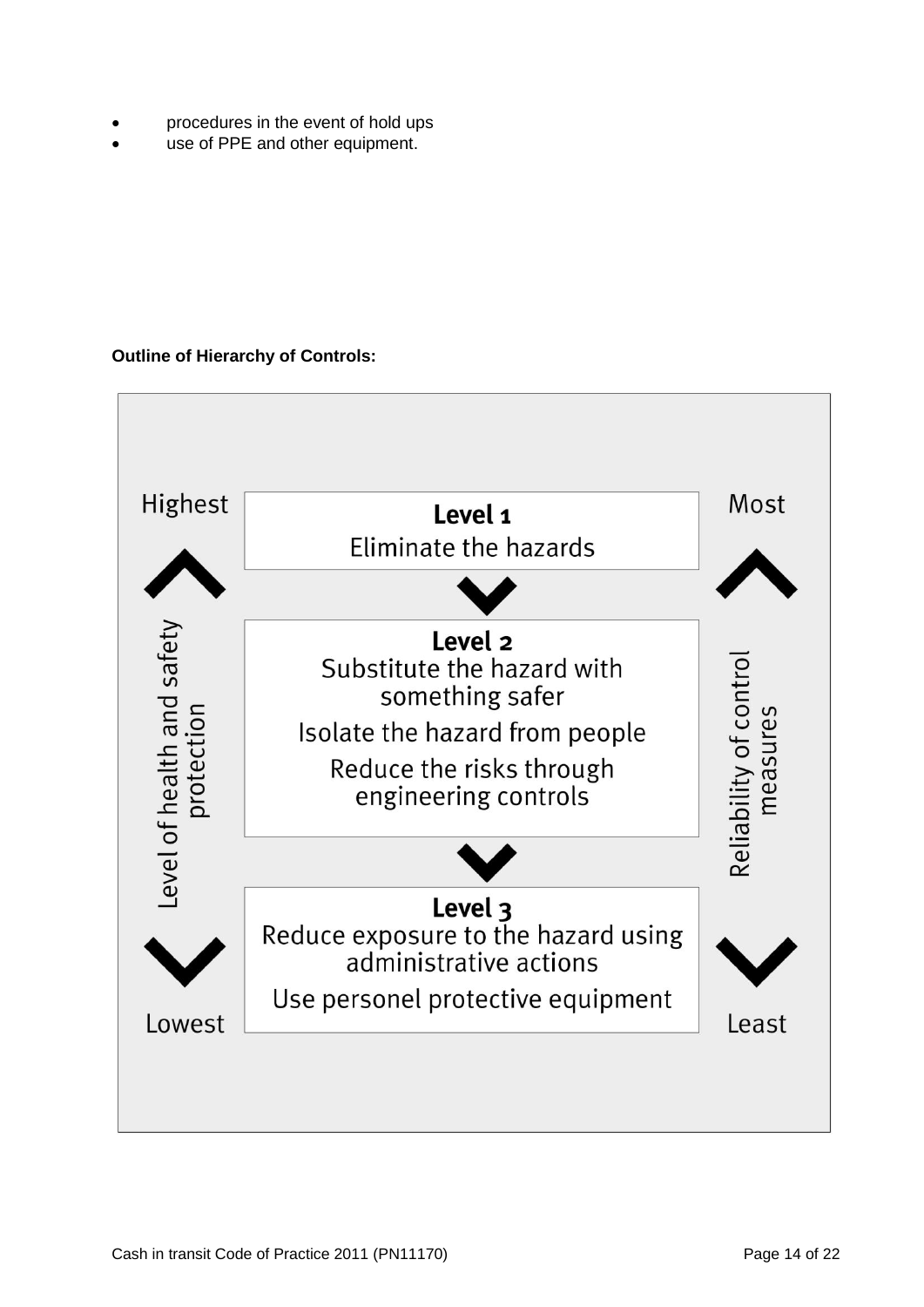## <span id="page-14-0"></span>3.4 Implement control measures

To allow control measures to function or operate effectively it may be necessary to look beyond the control measure itself.

Implementing control measures involves:

- developing work procedures
- communication between workers and others
- providing training and instruction
- ensuring effective supervision
- maintaining control measures and procedures.

A combination of any of the controls from the hierarchy can be used at the one time. For example, 'isolation' controls like providing a barrier between the vehicle cab and the vehicle body might be used while at the same time 'administrative' controls varying the route and providing 'personal protective equipment' controls might be used.

### **Note: Personal protective equipment as a control measure**

If PPE needs to be worn, make sure that it:

- is permitted
- fits you
- suits the job
- is not modified.

The PCBU is responsible for ensuring:

- the provision of items of PPE which have been determined as being necessary
- the maintenance of PPE which is held by the PCBU for the use of their workers
- the use of PPE by all workers
- that workers are trained in the proper use of any items of PPE which have been determined as being required
- that PPE is stored in a clean and fully operational condition.

#### **Workers are responsible for:**

- using PPE which their PCBU has provided and for which the worker has been instructed in the correct use
- ensuring the PPE is maintained in a clean and useable condition and stored appropriately
- not interfering with or misusing any PPE provided.

PPE should be used to minimise exposure to workers while other controls are waiting to be implemented. For example, if it is going to take time to eliminate a noise hazard from vehicles, then hearing protectors should be worn while waiting for the noise to be eliminated or reduced, or the vehicles to be replaced.

#### <span id="page-14-1"></span>3.5 Monitor and review

The final step in the risk management process is to monitor and review the effectiveness of any control measures implemented.

For this step, it can be useful to ask questions to determine if:

- chosen control measures have been implemented, as planned
	- Are chosen control measures in place?
	- Are these measures being used?
		- Are these measures being used correctly?
- chosen control measures are working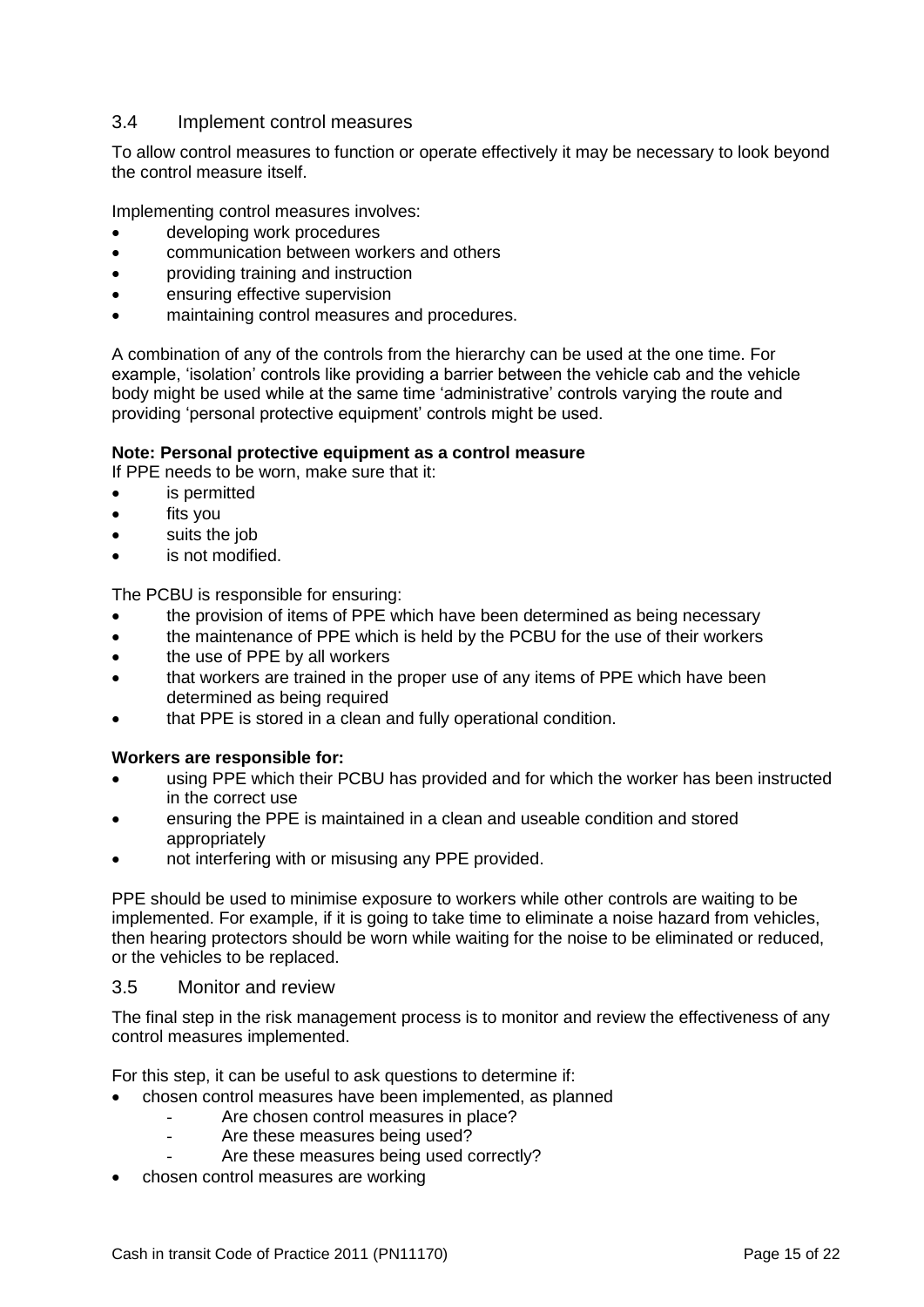- Have the changes made to control exposure to the assessed risks resulted in what was intended?
- Has exposure to the assessed risks been eliminated or adequately reduced?
- there are any new hazards
	- Have implemented control measures resulted in the introduction of any new hazards?
	- Have implemented control measures resulted in the worsening of any existing hazards?

If any new hazards are identified, duty holders must review and, as necessary, revise control measures to ensure all risks have been adequately controlled.

Therefore, the process of adopting risk management principles is an ongoing cycle of identification, assessment, monitoring and review.

# <span id="page-15-0"></span>**4. Training and supervision**

## <span id="page-15-1"></span>4.1 Where does training fit into risk management?

Training is one example of an administrative control. As with the use of PPE, administrative controls are lowest on the list of control priorities and should only be used when risk cannot be minimised by other means.

The aim of training is to ensure that workers have the appropriate skills and knowledge to perform their work without risk to the health and safety of themselves and others.

## <span id="page-15-2"></span>4.2 Training as a control measure

Having decided to use training as a control measure:

- identify who should be trained
- identify what training is required
- determine how to deliver the training
- determine how to evaluate the training
- maintain records of all training.

All persons involved in the CIT industry should be trained to follow systems of work and work practices that enable them to perform their work in a manner that is safe and without risks to health. Only those persons who have received training and instruction should carry out the work.

The PCBU should monitor the systems of work and provide refresher training to ensure that safe systems and work practices are being followed, including the use of PPE and weapons.

The target groups requiring training are:

- workers who may be exposed to armed robbery at work
- managers and supervisors of workers considered at risk of injury or work caused illness from armed robbery
- work health and safety committees and HSRs
- staff responsible for the purchasing of plant, PPE and for designing, scheduling and organisation of work activities.

## <span id="page-15-3"></span>4.3 Training program

The needs of each target group are different, and the content and methods of presenting training material should be tailored to meet the specific needs of each group, including the need for confidentiality.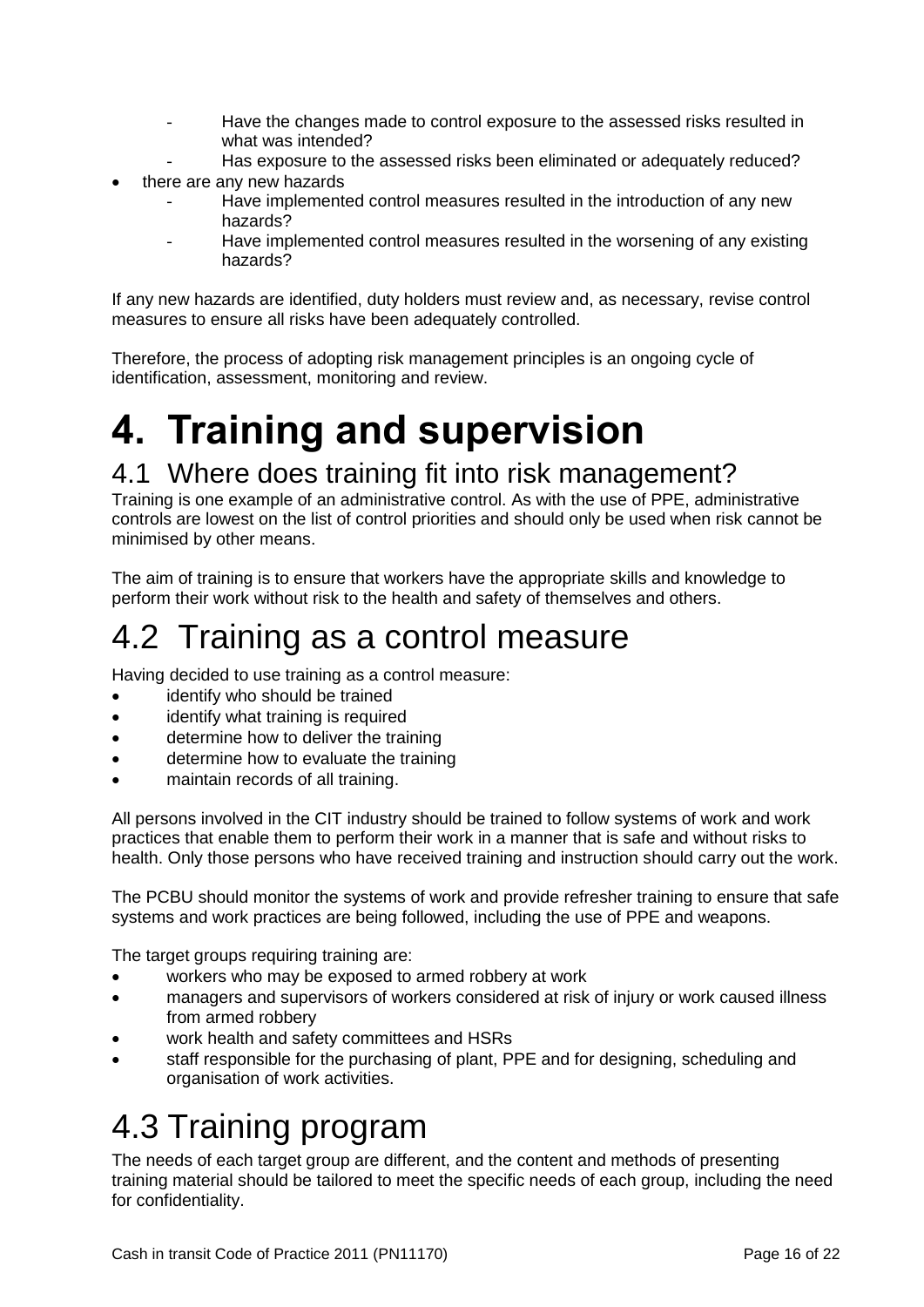Topics that should be included in a training program aimed at prevention of injury and work caused illness from the threat of armed robbery include:

- the effects of armed robbery on affected workers
- the statutory responsibilities of PCBUs and workers
- an overview of the PCBU's CIT policy and program
- the nature and extent of hazards in the workplace associated with the work practices used by workers in the course of their work, including control measures, based on the risk assessment, to prevent injury
- the nature of general armed robbery control measures that are in use or are planned
- the specific control measures that are necessary in relation to each worker's own job (as appropriate, this should include instruction in the correct use of firearms and other measures that will minimise the risk of armed robbery)
- when and how to use PPE including selection, fitting, proper care and maintenance
- the arrangements for reporting defects in plant or the workplace that are likely to increase the risk of armed robbery
- the use of plant and associated equipment, including vehicles
- procedures to be adopted in the event of accident, injury or other emergency.

## <span id="page-16-0"></span>4.4 Supervision

Supervision should:

- ensure that only workers who have received training and instruction in relation to the work task are authorised to carry out the work
- ensure that adequate occupational health and safety management systems are in place and operating to ensure that the safe work practices that have been adopted are adhered to. This should include the use of PPE and firearms
- <span id="page-16-1"></span>include the regular exercise of skills and training in procedures and simulated incidents.

# 5. Incident/accident reporting

## **Duties of PCBUs to notify and record**

A PCBU is required under part 3 of the WHS Act to notify Workplace Health and Safety Queensland if a fatality, serious injury or illness, or dangerous incident happens at a CIT workplace. The PCBU also has a duty to record such information.

### **Incidents at workplaces requiring notification to Workplace Health and Safety Queensland – definitions from the Act:**

**Serious injury or illness** of a person means an injury or illness requiring the person to have:

- (a) immediate treatment as an in-patient in a hospital; or
- (b) immediate treatment for:
	- i. the amputation of any part of his or her body; or
	- ii. a serious head injury; or<br>iii. a serious eve injury; or
	- a serious eye injury; or
	- iv. a serious burn; or
	- v. the separation of his or her skin from an underlying tissue (for example, degloving or scalping); or
	- vi. a spinal injury; or
	- vii. the loss of a bodily function; or
	- viii. serious lacerations; or
	- ix. medical treatment within 48 hours of exposure to a substance;

and includes any other injury or illness prescribed under a regulation but does not include an illness or injury of a prescribed kind.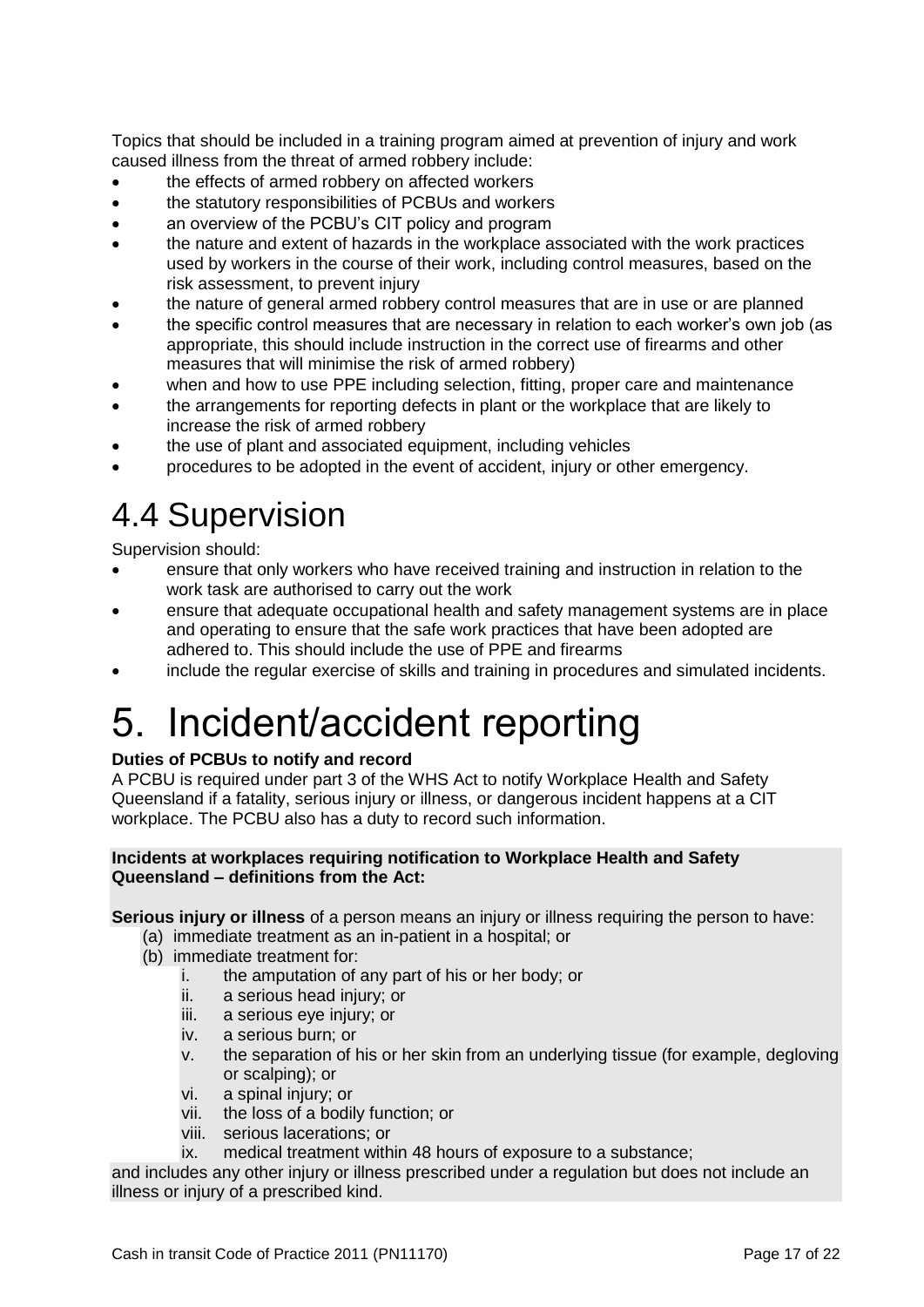**Dangerous incident** means an incident in relation to a workplace that exposes a worker or any other person to a serious risk to a person's health or safety emanating from an immediate or imminent exposure to:

- (a) an uncontrolled escape, spillage or leakage of a substance; or
- (b) an uncontrolled implosion, explosion or fire; or
- (c) an uncontrolled escape of gas or steam; or
- (d) an uncontrolled escape of a pressurised substance; or
- (e) electric shock; or
- (f) the fall or release from a height of any plant, substance or thing; or
- (g) the collapse, overturning, failure or malfunction of, or damage to, any plant that is required to be authorised for use under a regulation; or
- (h) the collapse or partial collapse of a structure; or
- (i) the collapse or failure of an excavation or of any shoring supporting an excavation; or
- (j) the inrush of water, mud or gas in workings, in an underground excavation or tunnel; or
- (k) the interruption of the main system of ventilation in an underground excavation or tunnel; or
- (l) any other incident prescribed under a regulation;

but does not include an incident of a prescribed kind.

## **PCBU**

- Under section 38 of the WHS Act, you have reporting requirements to Workplace Health and Safety Queensland when an 'incident' requiring notification occurs at your workplace.
- You will need to keep a record of site incidents in your work diary and on an accident report form.
- You have to record the occurrence of an 'incident' requiring a record to be kept for 5 years after first recording it.

The PCBU is required to keep a record if a serious injury or illness or dangerous incident happens at a workplace.

## **Worker**

You should always contact your PCBU immediately if a serious incident occurs at the workplace. However, workers should be encouraged to report all incidents to their employer, even those resulting in very minor injuries. These reports will help to identify hazards in the workplace that may need to be addressed.

# <span id="page-17-0"></span>6. Post hold-up procedures

Following a hold-up it is important to have procedures in place so that first aid can be administered, psychologically traumatised persons can be treated quickly and appropriately, and the relevant authorities contacted.

These procedures may include:

- the staff involved or supervisory staff calling the police and if necessary ambulance on the emergency number 000 as soon as it is safe to do so
- giving injured and/or traumatised workers first aid
- reassuring and comforting of traumatised persons
- leaving evidence undisturbed
- asking workers to note down a description of the robber(s) and what the offender may have said, as soon as practicable. First impressions are vital
- allowing workers to contact their families to advise them of the situation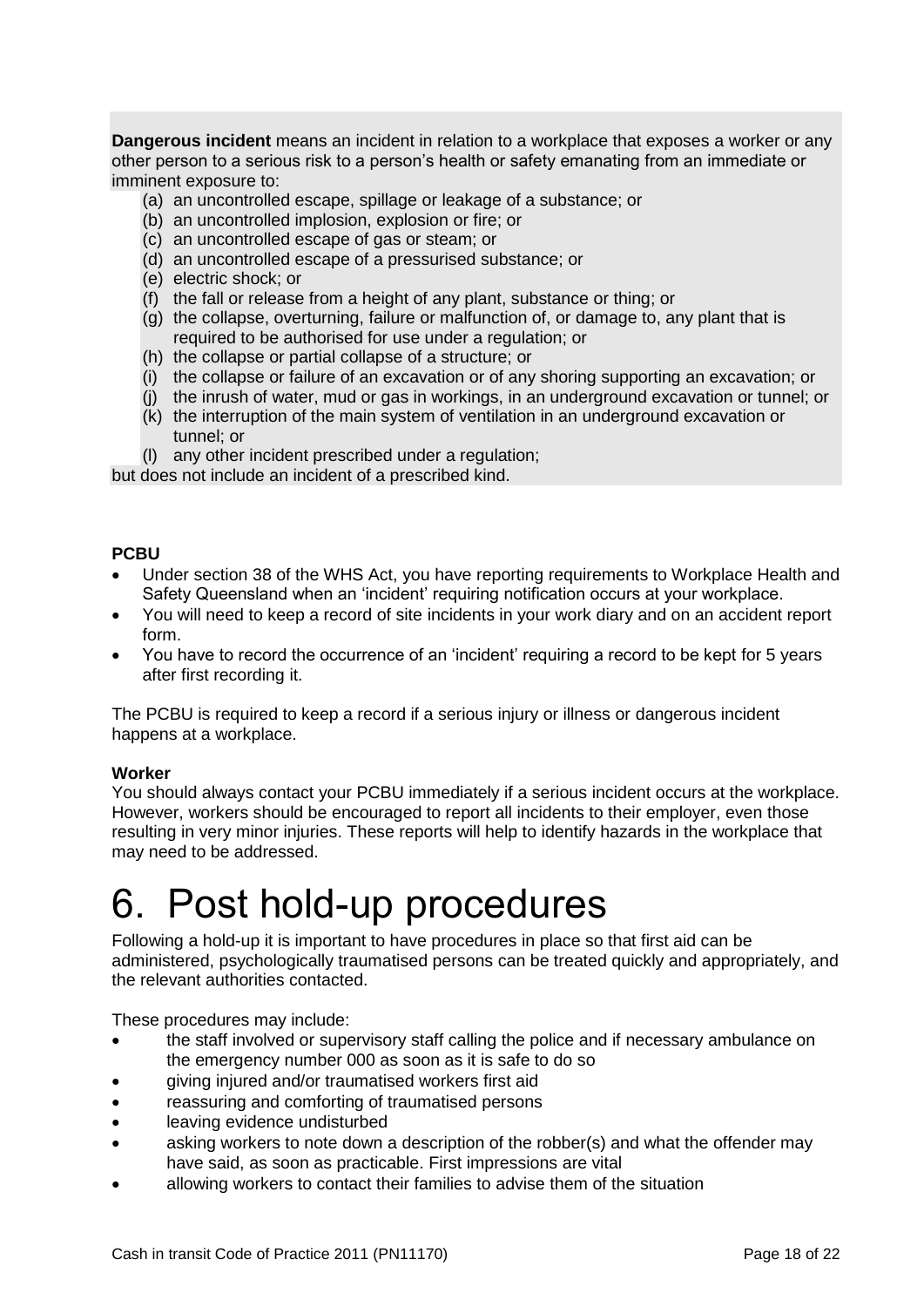- where required, providing a professional post trauma counselling service. Make sure that all workers who were present for the hold-up have access to this service
- informing all workers about what has occurred and update this as necessary, and
- <span id="page-18-0"></span>returning to normal business operations as soon as practicable.

## 6.1. Post hold-up procedures (longer term issues)

These procedures may include:

- informing workers of their rights and duties in relation to worker's compensation and injury management, for any work caused illness or injury resulting from the hold-up
- making sure workers have the opportunity to receive follow-up post trauma counselling
- encouraging workers to resume normal duties as soon as possible once they have obtained medical clearance as being fit to return to work. Seek professional guidance to counsel workers who are reluctant to return to work. It is up to a doctor, psychiatrist or psychologist in conjunction with the worker to make a decision about returning to work, and
- contacting any worker who takes time off in the days following the hold-up, to ensure that they are receiving appropriate medical/ psychological help.

Inform them about the range of local medical/psychological services available.

Advise the worker the workers' compensation insurer may also be contacting them:

- offering workers the opportunity to return to work in another role if they are too traumatised to resume their previous role, and
- providing workers with support and guidance following the incident. Workers may have to attend Court as a witness, seek compensation through the crime victim's tribunal system or make a workers compensation claim.

## <span id="page-18-1"></span>6.2 Post traumatic stress

PCBUs, including managers, supervisors and colleagues should have an awareness of the complexity of reactions to armed hold-up. The short and long term psychological effects of being confronted with violence can be severe and in many cases debilitating.

Each person will react differently to a violent incident and may exhibit a range of symptoms, which can develop following a threat of physical violence and in some cases by working in an environment where there is a likelihood of violence. It is important to act promptly following a hold-up to provide either in-house or external post-traumatic stress counselling from professionals who are experienced in post trauma debriefing and counselling.

PCBUs may consider the establishment of a formal peer support group within the organisation, as a method of assisting workers who are the victims of an armed robbery.

# <span id="page-18-2"></span>**7. Other issues**

## <span id="page-18-3"></span>7.1 Amenities

## **Responsibilities**

Under section 41 of the WHS Regulation*,* a PCBU must ensure the provision of adequate facilities for workers.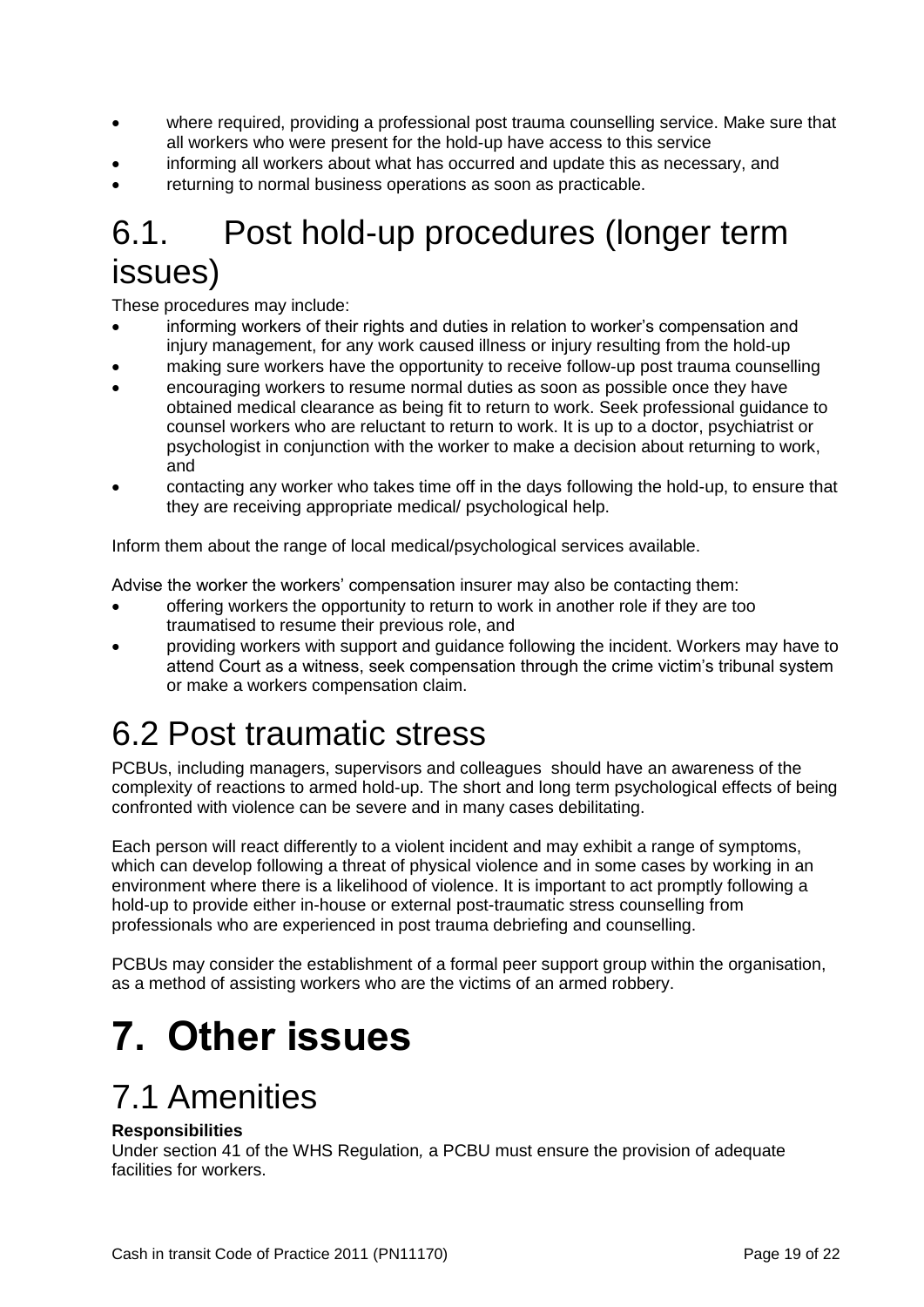A PCBU needs to provide the necessary information about workplace amenities to workers according to the arrangements developed for that workplace or organisation. The *[Managing the](https://www.worksafe.qld.gov.au/__data/assets/pdf_file/0003/58206/Work-environment-facilities-COP-2013.pdf)  [work environment and facilities](https://www.worksafe.qld.gov.au/__data/assets/pdf_file/0003/58206/Work-environment-facilities-COP-2013.pdf) Code of Practice* provides specific details about workplace amenities.

# <span id="page-19-0"></span>7.2. First aid

Under section 42 of the WHS Regulation, a PCBU is required to provide adequate first-aid equipment and facilities which are readily available and an adequate number of trained workers to administer first aid. The *[First aid in the workplace Code of Practice](https://www.worksafe.qld.gov.au/__data/assets/pdf_file/0004/58162/First-aid-in-the-workplace-COP-2014.pdf)* provides specific details of first aid requirements.

Workers should be advised of matters including:

- location of work site to inform any emergency services
- availability of first aid facilities and services
- infection control procedures.

## **Infection control**

Safe work practices should be in place to minimise exposure to blood and bodily substances that can cause infection.

Infectious diseases that may be transmitted by blood and bodily substances include:

- Hepatitis B
- Hepatitis C
- Human Immunodeficiency Virus (HIV), the virus that causes the disease known as AIDS.

### **Standard precautions**

It is a standard precaution to assume that all blood and body substances are potentially infectious.

If you feel you are at risk of a serious infection through contact with blood or bodily substances and sewerage you should consult your doctor about getting vaccinated against Hepatitis B, Hepatitis C etc.

#### **Hygiene**

If you come in contact with blood or bodily fluids make sure you wash the area. Using water alone is not enough, you will need to use soap or an alcoholic chlorhexidine hand wash (available from pharmacies).

Appropriate gloves should be worn when handling and or treating an injured worker.

#### **Waste disposal**

Single use disposable sterile items should be used to minimise the risk of cross infection.

**Note.** Disposable items used for first aid **should not** be reused.

Any waste should be placed in a leak proof bag or container and sealed. Waste should be handled with care, to avoid contact with blood and or bodily substances. Gloves should be worn when handling contaminated waste bags and containers.

## <span id="page-19-1"></span>7.3 Drugs/alcohol

**Legislative requirements:**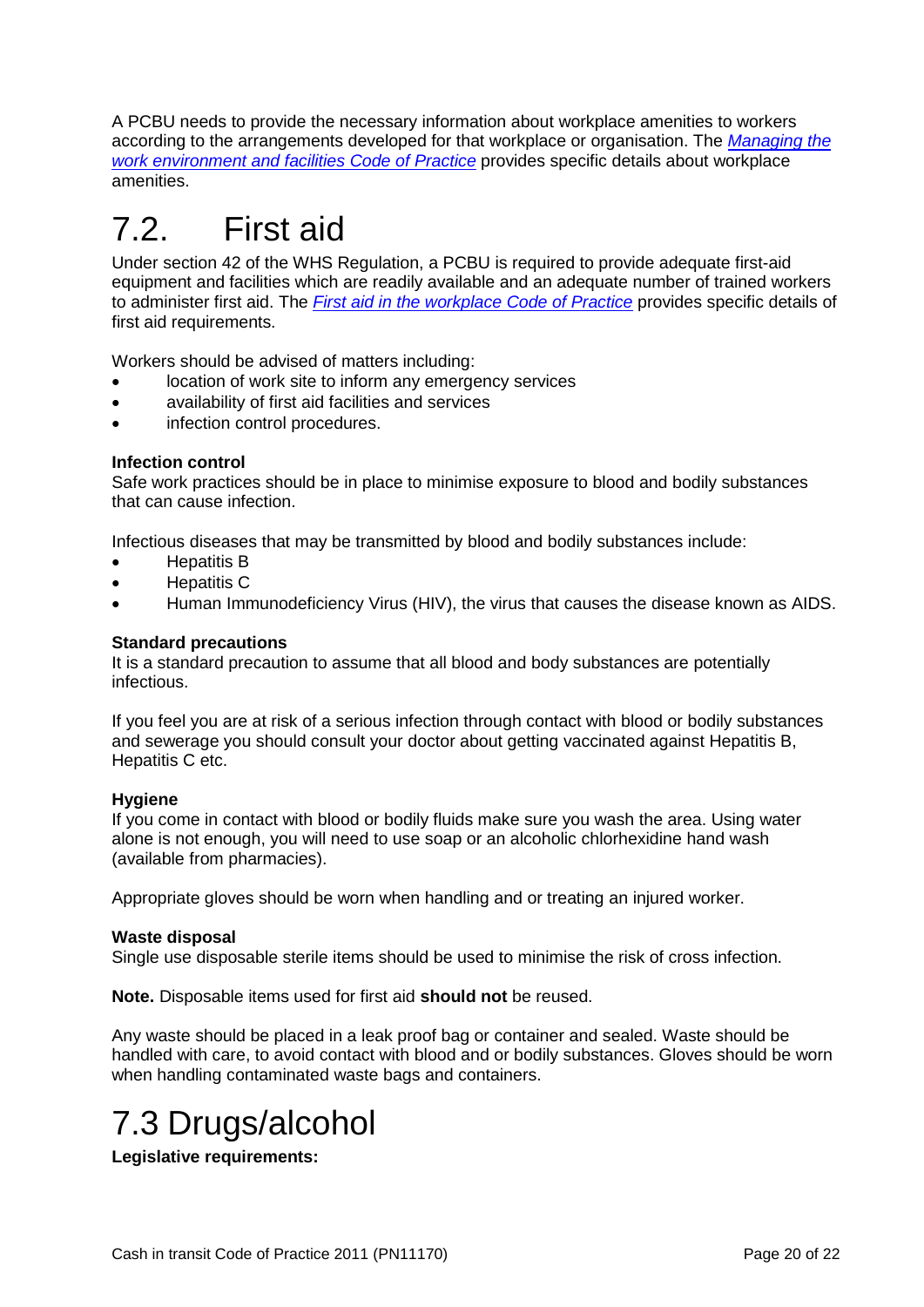- Queensland *Transport Operations (Road Use Management) Act 1995*. It is a breach of the Act to drive whilst under the influence of liquor or drugs or with prescribed amounts of alcohol in the blood.
- Queensland *Weapons Act 1990*. It is a breach of the Act to be under the influence of alcohol or drugs while in physical possession of a firearm.

Using drugs and alcohol while at work can affect your health and safety as well as your coworkers.

As a CIT worker you have a duty to make sure that you do not place at risk the health and safety of any person at the workplace, this includes your own and the public's health and safety.

It is up to you to make sure that you will not be working on the job under the effects of drugs and alcohol.

The effects that drugs and alcohol have on you can include:

- poor physical and hand-eye coordination
- impaired judgement
- decreased alertness, concentration and vision
- decreased energy levels, creating tiredness.

Any one of these effects will most certainly contribute to workplace accidents and injuries. If you work under the influence of drugs and/or alcohol it will be hard to carry out your usual tasks correctly or accurately and you will not be able to react quickly if something goes wrong. A feeling of euphoria (excitement) can result from the use of illegal and recreational drugs resulting in you feeling indestructible and taking unnecessary risks on the job site.

The use of drugs and alcohol will limit your ability to carry out work tasks and operate machinery effectively.

#### **Prescribed medication**

Medication prescribed for you by your doctor may cause decreased mental or physical functioning of the body and drowsiness. For example anti-depressants, sleeping pills or blood pressure medication.

Taking prescribed medication that has possible side effects with other drugs (i.e. alcohol) will increase the effects on the body.

If you are involved with high-risk jobs and you are on medication that has possible side effects, you should consider letting your PCBU and work mates know, and stop carrying out work activities that could hurt others if not operated properly (e.g. weapons handling or driving).

# <span id="page-20-0"></span>7.4 Thermal comfort

## **Excessive heat:**

The effects of excessive heat range from mild discomfort to life threatening illnesses such as heat stroke. Some effects of excessive heat exposure include:

- **e** fever
- loss of concentration
- confusion
- rapid pulse
- nausea/vomiting
- slurred speech
- tiredness/weakness
- heat stress